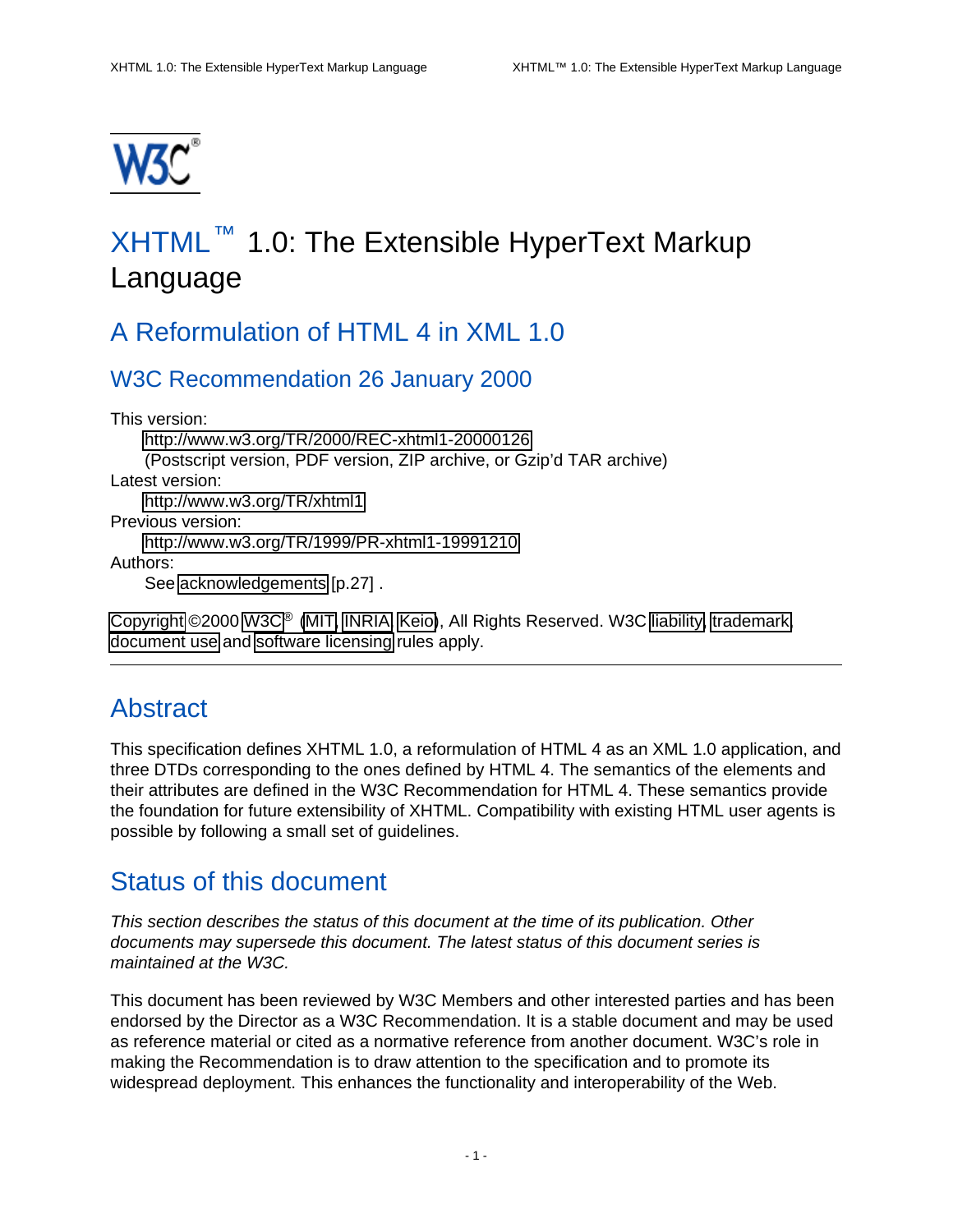This document has been produced as part of the [W3C HTML Activity.](http://www.w3.org/MarkUp/) The goals of the [HTML](http://www.w3.org/MarkUp/Group/) [Working Group](http://www.w3.org/MarkUp/Group/) *[\(members only\)](http://cgi.w3.org/MemberAccess/)* are discussed in the [HTML Working Group charter](http://www.w3.org/MarkUp/Group/HTMLcharter) *(members* [only\)](http://cgi.w3.org/MemberAccess/).

A list of current W3C Recommendations and other technical documents can be found at [http://www.w3.org/TR.](http://www.w3.org/TR)

Public discussion on HTML features takes place on the mailing list www-html@w3.org [\(archive\)](http://lists.w3.org/Archives/Public/www-html/).

Please report errors in this document to www-html-editor@w3.org.

The list of known errors in this specification is available at [http://www.w3.org/2000/01/REC-xhtml1-20000126-errata.](http://www.w3.org/2000/01/REC-xhtml1-20000126-errata)

## **Contents**

1. [What is XHTML?](#page-2-1) [p.3] 1.1 [What is HTML 4?](#page-2-0) [p.3] 1.2 [What is XML?](#page-3-1) [p.4] 1.3 [Why the need for XHTML?](#page-3-0) [p.4] 2. [Definitions](#page-4-2) [p.5] 2.1 [Terminology](#page-4-1) [p.5] 2.2 [General Terms](#page-4-0) [p.5] 3. [Normative Definition of XHTML 1.0](#page-6-1) [p.7] 3.1 [Document Conformance](#page-6-0) [p.7] 3.2 [User Agent Conformance](#page-8-0) [p.9] 4. [Differences with HTML 4](#page-10-0) [p.11] 5. [Compatibility Issues](#page-14-1) [p.15] 5.1 [Internet Media Types](#page-14-0) [p.15] 6. [Future Directions](#page-16-3) [p.17] 6.1 [Modularizing HTML](#page-16-2) [p.17] 6.2 [Subsets and Extensibility](#page-16-1) [p.17] 6.3 [Document Profiles](#page-16-0) [p.17] [Appendix A. DTDs](#page-18-0) [p.19] [Appendix B. Element Prohibitions](#page-20-0) [p.21] [Appendix C. HTML Compatibility Guidelines](#page-22-0) [p.23] [Appendix D. Acknowledgements](#page-26-0) [p.27] [Appendix E. References](#page-28-0) [p.29]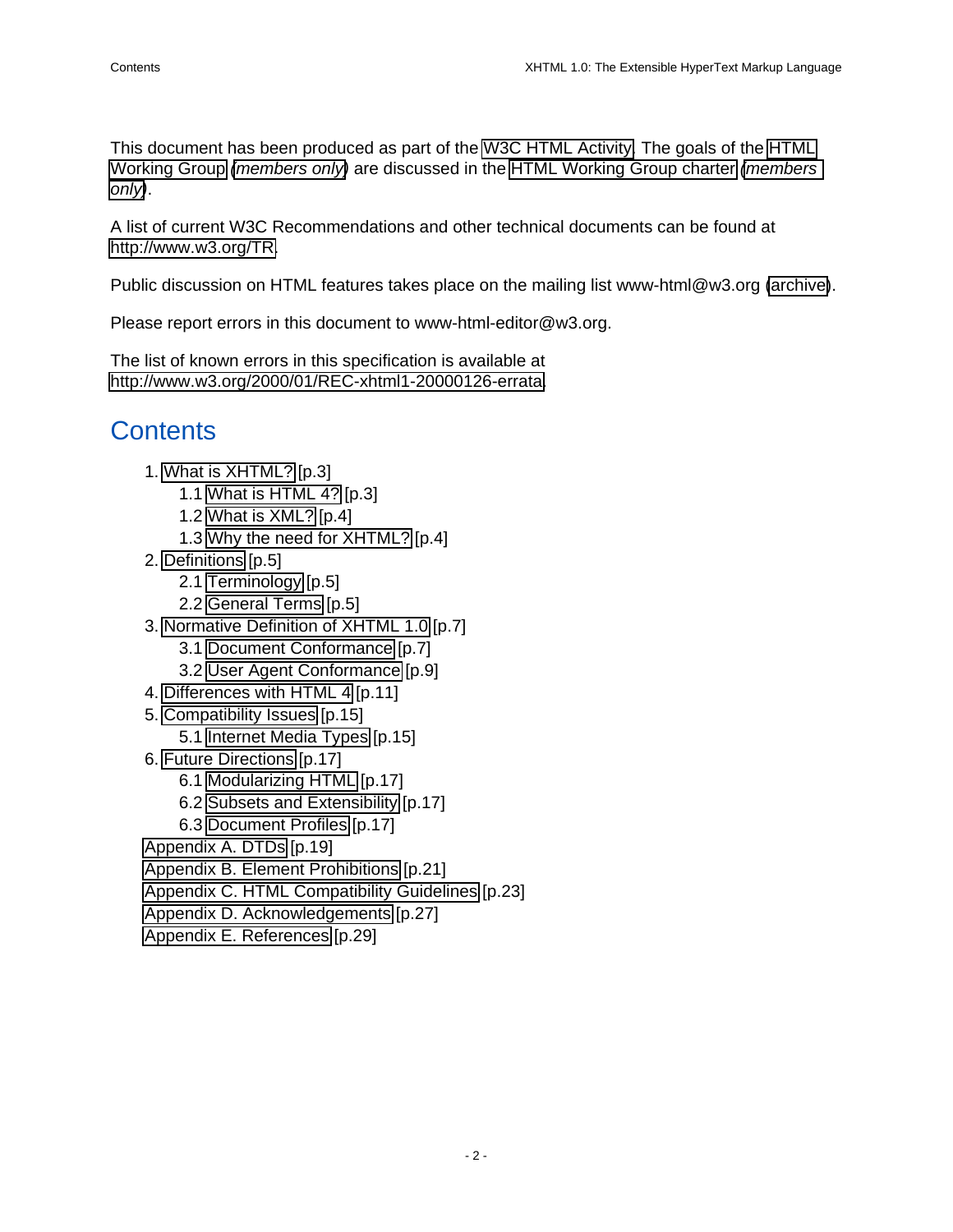# <span id="page-2-1"></span>1. What is XHTML?

XHTML is a family of current and future document types and modules that reproduce, subset, and extend HTML 4 [\[HTML\]](#page-28-1) [p.29] . XHTML family document types are XML based, and ultimately are designed to work in conjunction with XML-based user agents. The details of this family and its evolution are discussed in more detail in the section on [Future Directions](#page-16-3) [p.17] .

XHTML 1.0 (this specification) is the first document type in the XHTML family. It is a reformulation of the three HTML 4 document types as applications of XML 1.0 [\[XML\]](#page-28-3) [p.29] . It is intended to be used as a language for content that is both XML-conforming and, if some simple [guidelines](#page-22-0) [p.23] are followed, operates in HTML 4 conforming user agents. Developers who migrate their content to XHTML 1.0 will realize the following benefits:

- XHTML documents are XML conforming. As such, they are readily viewed, edited, and validated with standard XML tools.
- XHTML documents can be written to to operate as well or better than they did before in existing HTML 4-conforming user agents as well as in new, XHTML 1.0 conforming user agents.
- XHTML documents can utilize applications (e.g. scripts and applets) that rely upon either the HTML Document Object Model or the XML Document Object Model [\[DOM\]](#page-28-2) [p.29] .
- As the XHTML family evolves, documents conforming to XHTML 1.0 will be more likely to interoperate within and among various XHTML environments.

The XHTML family is the next step in the evolution of the Internet. By migrating to XHTML today, content developers can enter the XML world with all of its attendant benefits, while still remaining confident in their content's backward and future compatibility.

## <span id="page-2-0"></span>1.1 What is HTML 4?

HTML 4 [\[HTML\]](#page-28-1) [p.29] is an SGML (Standard Generalized Markup Language) application conforming to International Standard ISO 8879, and is widely regarded as the standard publishing language of the World Wide Web.

SGML is a language for describing markup languages, particularly those used in electronic document exchange, document management, and document publishing. HTML is an example of a language defined in SGML.

SGML has been around since the middle 1980's and has remained quite stable. Much of this stability stems from the fact that the language is both feature-rich and flexible. This flexibility, however, comes at a price, and that price is a level of complexity that has inhibited its adoption in a diversity of environments, including the World Wide Web.

HTML, as originally conceived, was to be a language for the exchange of scientific and other technical documents, suitable for use by non-document specialists. HTML addressed the problem of SGML complexity by specifying a small set of structural and semantic tags suitable for authoring relatively simple documents. In addition to simplifying the document structure,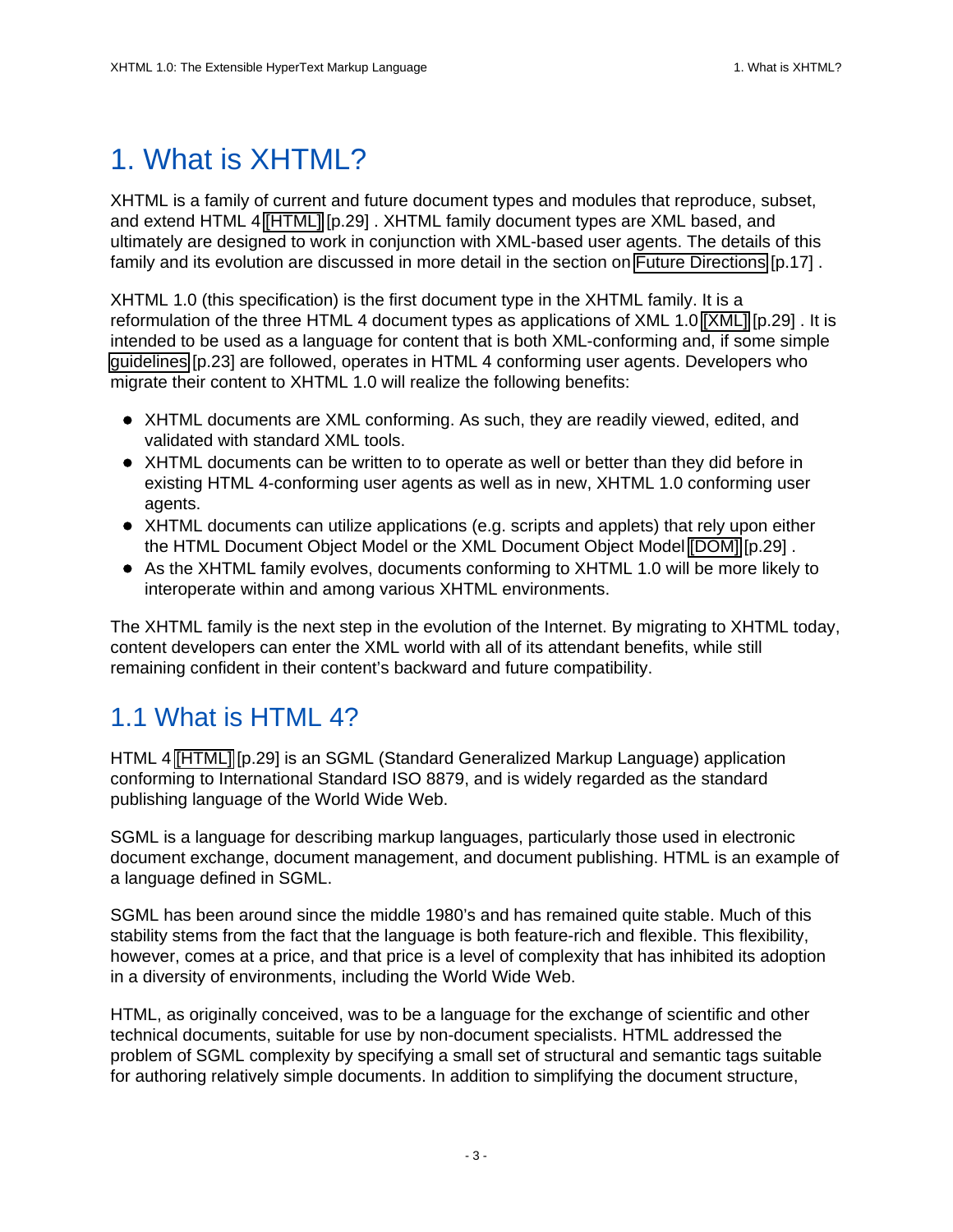HTML added support for hypertext. Multimedia capabilities were added later.

In a remarkably short space of time, HTML became wildly popular and rapidly outgrew its original purpose. Since HTML's inception, there has been rapid invention of new elements for use within HTML (as a standard) and for adapting HTML to vertical, highly specialized, markets. This plethora of new elements has led to compatibility problems for documents across different platforms.

As the heterogeneity of both software and platforms rapidly proliferate, it is clear that the suitability of 'classic' HTML 4 for use on these platforms is somewhat limited.

## <span id="page-3-1"></span>1.2 What is XML?

XML™ is the shorthand for Extensible Markup Language, and is an acronym of Extensible Markup Language [\[XML\]](#page-28-3) [p.29] .

XML was conceived as a means of regaining the power and flexibility of SGML without most of its complexity. Although a restricted form of SGML, XML nonetheless preserves most of SGML's power and richness, and yet still retains all of SGML's commonly used features.

While retaining these beneficial features, XML removes many of the more complex features of SGML that make the authoring and design of suitable software both difficult and costly.

## <span id="page-3-0"></span>1.3 Why the need for XHTML?

The benefits of migrating to XHTML 1.0 are described above. Some of the benefits of migrating to XHTML in general are:

- Document developers and user agent designers are constantly discovering new ways to express their ideas through new markup. In XML, it is relatively easy to introduce new elements or additional element attributes. The XHTML family is designed to accommodate these extensions through XHTML modules and techniques for developing new XHTML-conforming modules (described in the forthcoming XHTML Modularization specification). These modules will permit the combination of existing and new feature sets when developing content and when designing new user agents.
- Alternate ways of accessing the Internet are constantly being introduced. Some estimates indicate that by the year 2002, 75% of Internet document viewing will be carried out on these alternate platforms. The XHTML family is designed with general user agent interoperability in mind. Through a new user agent and document profiling mechanism, servers, proxies, and user agents will be able to perform best effort content transformation. Ultimately, it will be possible to develop XHTML-conforming content that is usable by any XHTML-conforming user agent.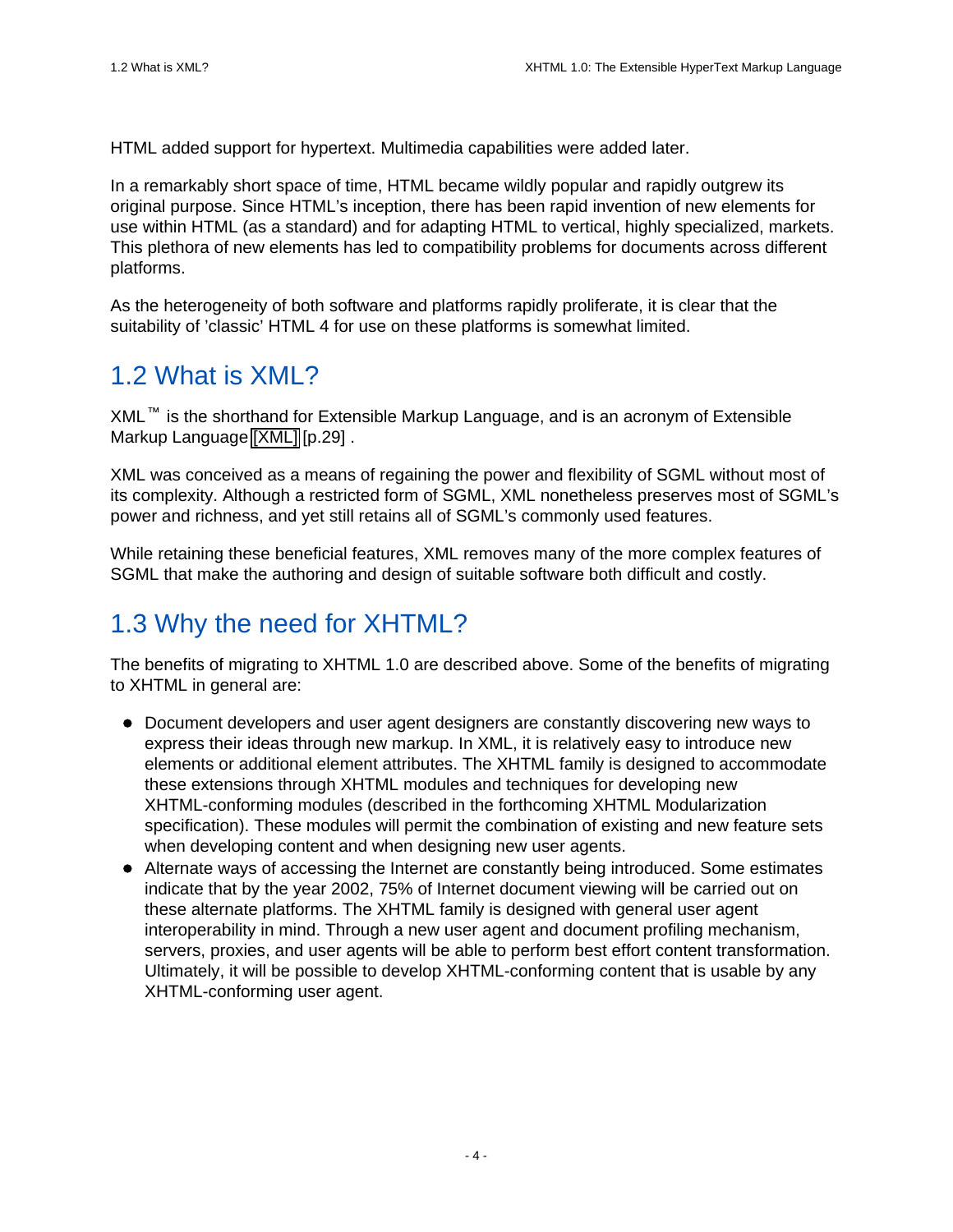# <span id="page-4-2"></span>2. Definitions

### <span id="page-4-1"></span>2.1 Terminology

The following terms are used in this specification. These terms extend the definitions in [\[RFC2119\]](#page-28-5) [p.29] in ways based upon similar definitions in ISO/IEC 9945-1:1990 [\[POSIX.1\]](#page-28-4) [p.29] :

Implementation-defined

A value or behavior is implementation-defined when it is left to the implementation to define [and document] the corresponding requirements for correct document construction.

May

With respect to implementations, the word "may" is to be interpreted as an optional feature that is not required in this specification but can be provided. With respect to [Document](#page-6-0)  [Conformance](#page-6-0) [p.7] , the word "may" means that the optional feature must not be used. The term "optional" has the same definition as "may".

Must

In this specification, the word "must" is to be interpreted as a mandatory requirement on the implementation or on Strictly Conforming XHTML Documents, depending upon the context. The term "shall" has the same definition as "must".

#### Reserved

A value or behavior is unspecified, but it is not allowed to be used by Conforming Documents nor to be supported by a Conforming User Agents.

Should

With respect to implementations, the word "should" is to be interpreted as an implementation recommendation, but not a requirement. With respect to documents, the word "should" is to be interpreted as recommended programming practice for documents and a requirement for Strictly Conforming XHTML Documents.

#### Supported

Certain facilities in this specification are optional. If a facility is supported, it behaves as specified by this specification.

#### Unspecified

When a value or behavior is unspecified, the specification defines no portability requirements for a facility on an implementation even when faced with a document that uses the facility. A document that requires specific behavior in such an instance, rather than tolerating any behavior when using that facility, is not a Strictly Conforming XHTML Document.

### <span id="page-4-0"></span>2.2 General Terms

Attribute

An attribute is a parameter to an element declared in the DTD. An attribute's type and value range, including a possible default value, are defined in the DTD.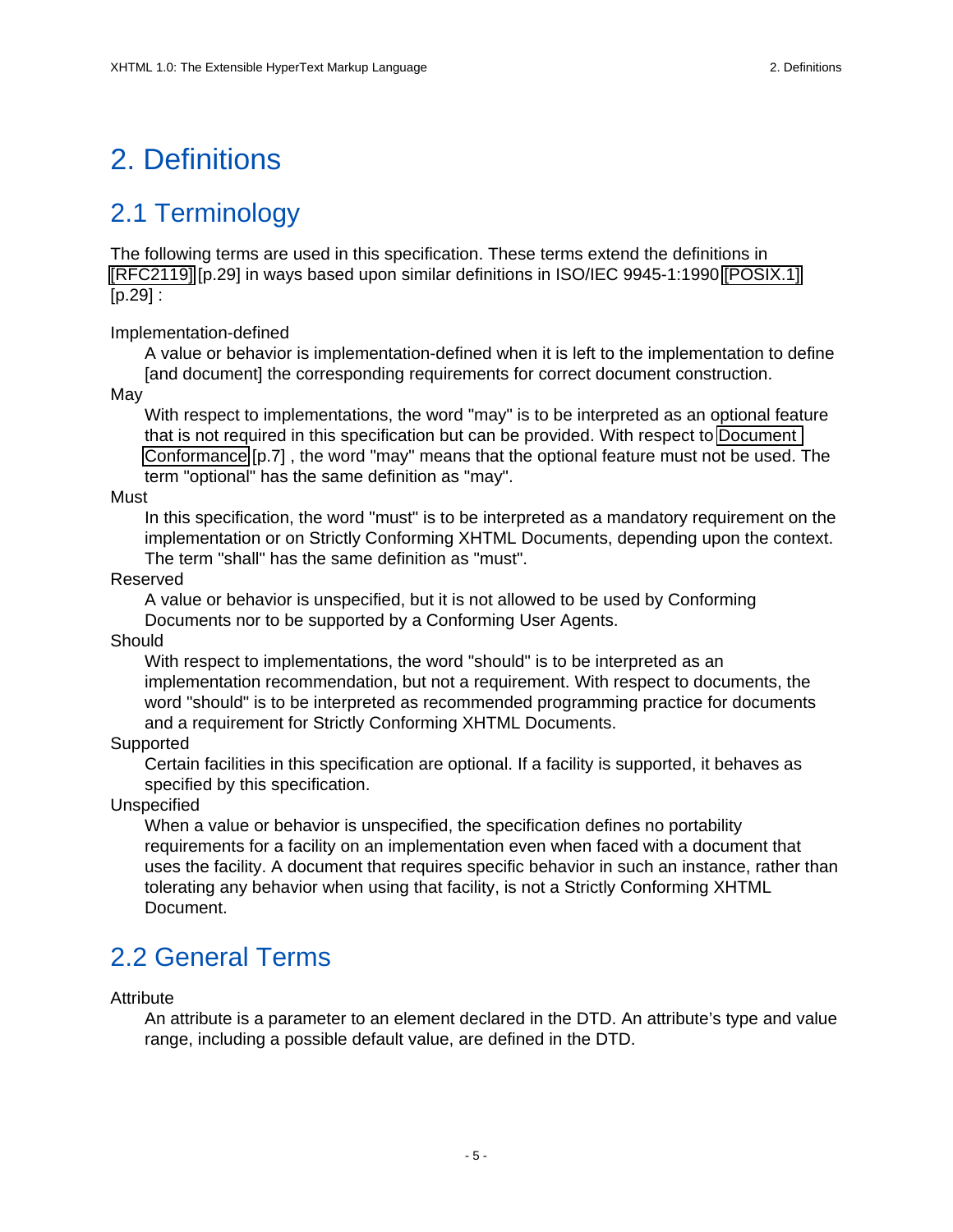#### DTD

A DTD, or document type definition, is a collection of XML declarations that, as a collection, defines the legal structure, elements, and attributes that are available for use in a document that complies to the DTD.

#### **Document**

A document is a stream of data that, after being combined with any other streams it references, is structured such that it holds information contained within elements that are organized as defined in the associated DTD. See [Document Conformance](#page-6-0) [p.7] for more information.

#### Element

An element is a document structuring unit declared in the DTD. The element's content model is defined in the DTD, and additional semantics may be defined in the prose description of the element.

#### <span id="page-5-0"></span>**Facilities**

Functionality includes elements, attributes, and the semantics associated with those elements and attributes. An implementation supporting that functionality is said to provide the necessary facilities.

#### Implementation

An implementation is a system that provides collection of facilities and services that supports this specification. See [User Agent Conformance](#page-8-0) [p.9] for more information.

Parsing

Parsing is the act whereby a document is scanned, and the information contained within the document is filtered into the context of the elements in which the information is structured.

#### Rendering

Rendering is the act whereby the information in a document is presented. This presentation is done in the form most appropriate to the environment (e.g. aurally, visually, in print).

#### User Agent

A user agent is an implementation that retrieves and processes XHTML documents. See [User Agent Conformance](#page-8-0) [p.9] for more information.

#### Validation

Validation is a process whereby documents are verified against the associated DTD, ensuring that the structure, use of elements, and use of attributes are consistent with the definitions in the DTD.

### <span id="page-5-1"></span>Well-formed

A document is well-formed when it is structured according to the rules defined in [Section 2.1](http://www.w3.org/TR/REC-xml#sec-well-formed) of the XML 1.0 Recommendation [\[XML\]](#page-28-3) [p.29] . Basically, this definition states that elements, delimited by their start and end tags, are nested properly within one another.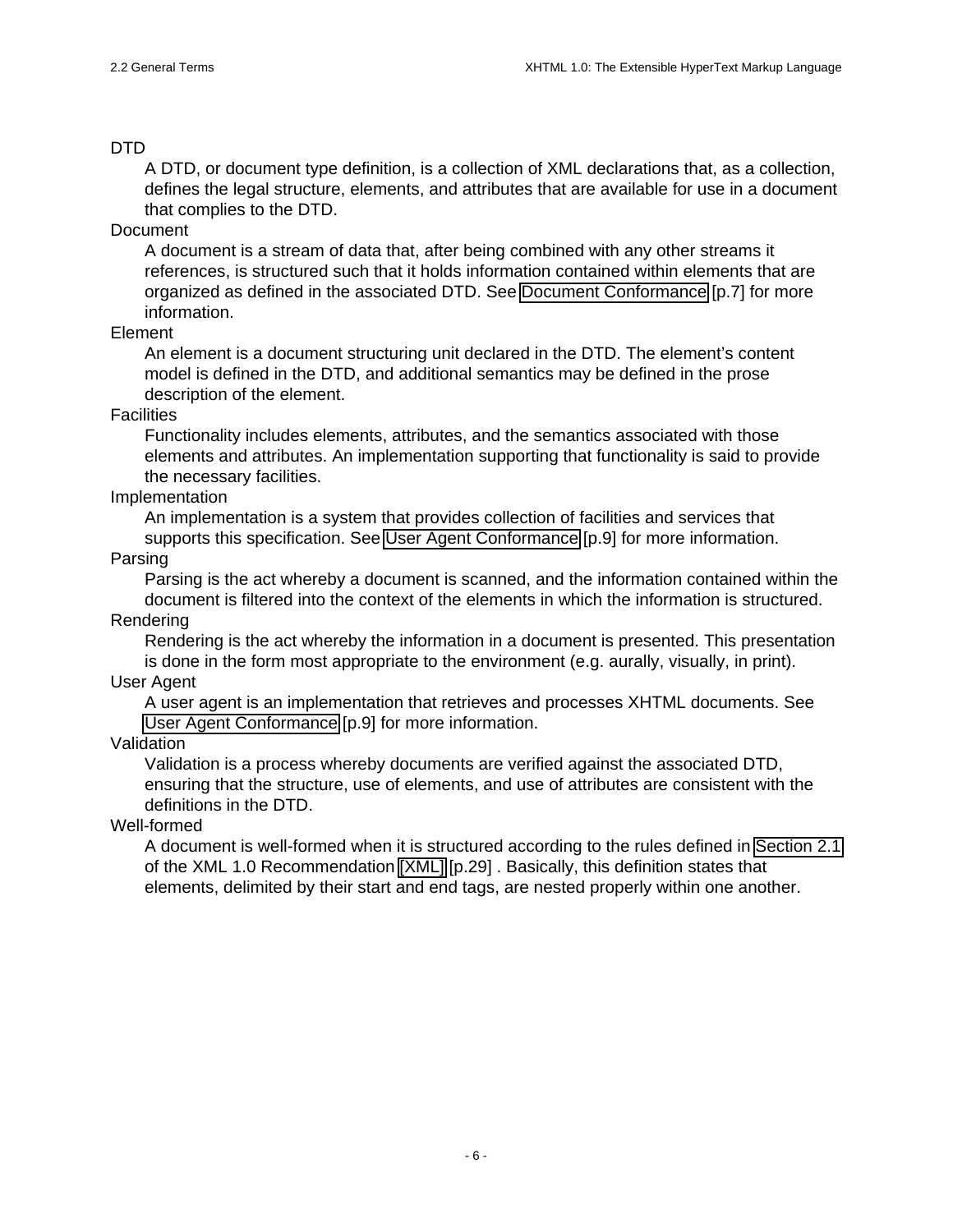# <span id="page-6-1"></span>3. Normative Definition of XHTML 1.0

### <span id="page-6-0"></span>3.1 Document Conformance

This version of XHTML provides a definition of strictly conforming XHTML documents, which are restricted to tags and attributes from the XHTML namespace. See [Section 3.1.2](#page-7-0) [p.8] for information on using XHTML with other namespaces, for instance, to include metadata expressed in RDF within XHTML documents.

### 3.1.1 Strictly Conforming Documents

A Strictly Conforming XHTML Document is a document that requires only the facilities described as mandatory in this specification. Such a document must meet all of the following criteria:

- 1. It must validate against one of the three DTDs found in [Appendix A](#page-18-0) [p.19] .
- 2. The root element of the document must be <html>.
- 3. The root element of the document must designate the XHTML namespace using the  $xmlns$ attribute [\[XMLNAMES\]](#page-28-6) [p.29] . The namespace for XHTML is defined to be http://www.w3.org/1999/xhtml.
- 4. There must be a DOCTYPE declaration in the document prior to the root element. The public identifier included in the DOCTYPE declaration must reference one of the three DTDs found in [Appendix A](#page-18-0) [p.19] using the respective Formal Public Identifier. The system identifier may be changed to reflect local system conventions.

```
<!DOCTYPE html 
     PUBLIC "-//W3C//DTD XHTML 1.0 Strict//EN"
      "DTD/xhtml1-strict.dtd">
<!DOCTYPE html 
      PUBLIC "-//W3C//DTD XHTML 1.0 Transitional//EN"
      "DTD/xhtml1-transitional.dtd">
<!DOCTYPE html 
     PUBLIC "-//W3C//DTD XHTML 1.0 Frameset//EN"
      "DTD/xhtml1-frameset.dtd">
```
Here is an example of a minimal XHTML document.

```
<?xml version="1.0" encoding="UTF-8"?>
<!DOCTYPE html 
     PUBLIC "-//W3C//DTD XHTML 1.0 Strict//EN"
     "DTD/xhtml1-strict.dtd">
<html xmlns="http://www.w3.org/1999/xhtml" xml:lang="en" lang="en">
   <head>
     <title>Virtual Library</title>
   </head>
```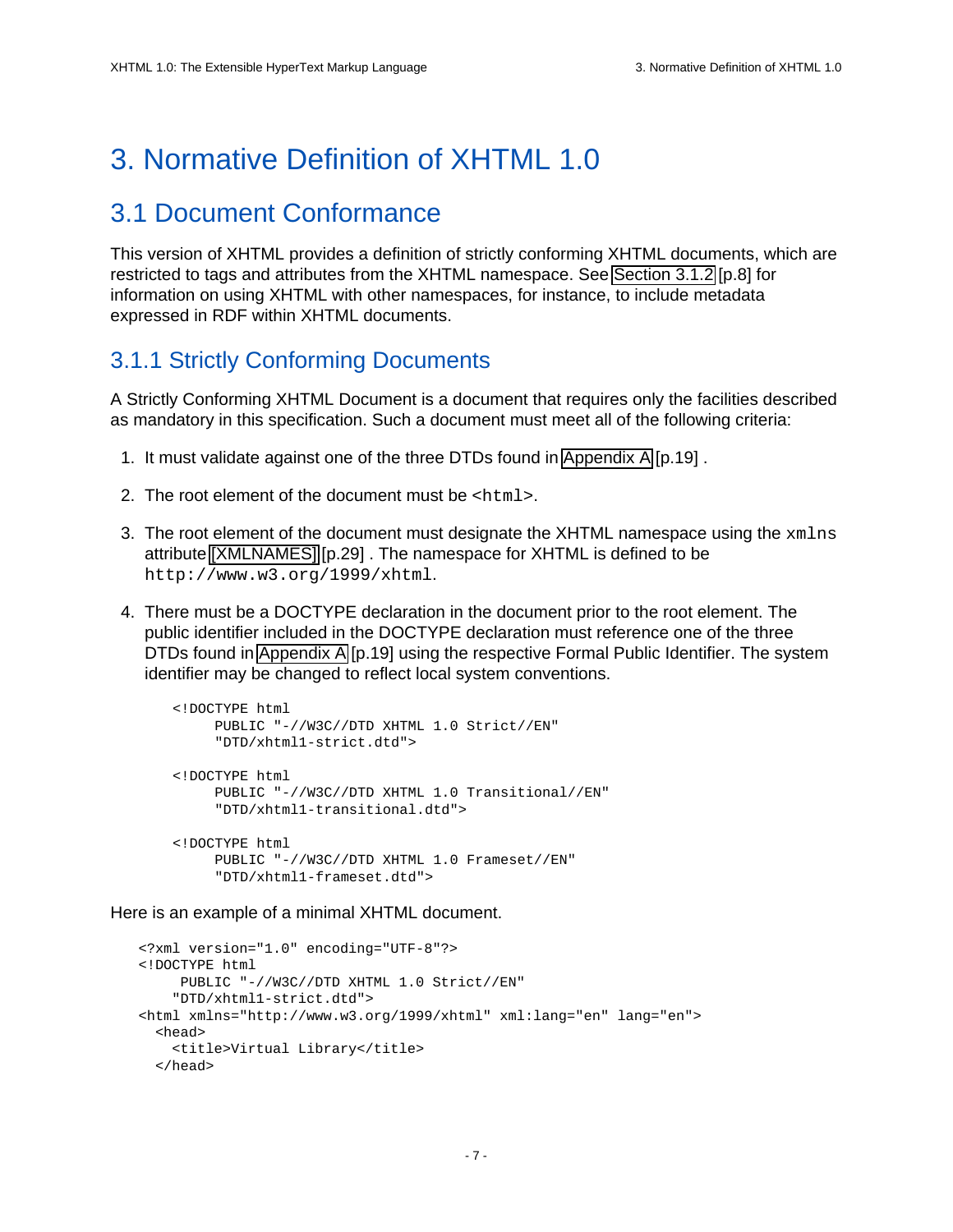```
 <body>
    <p>Moved to <a href="http://vlib.org/">vlib.org</a>.</p>
   </body>
</html>
```
Note that in this example, the XML declaration is included. An XML declaration like the one above is not required in all XML documents. XHTML document authors are strongly encouraged to use XML declarations in all their documents. Such a declaration is required when the character encoding of the document is other than the default UTF-8 or UTF-16.

### <span id="page-7-0"></span>3.1.2 Using XHTML with other namespaces

The XHTML namespace may be used with other XML namespaces as per [\[XMLNAMES\]](#page-28-6) [p.29] , although such documents are not strictly conforming XHTML 1.0 documents as defined above. Future work by W3C will address ways to specify conformance for documents involving multiple namespaces.

The following example shows the way in which XHTML 1.0 could be used in conjunction with the MathML Recommendation:

```
<html xmlns="http://www.w3.org/1999/xhtml" xml:lang="en" lang="en">
   <head>
     <title>A Math Example</title>
   </head>
   <body>
     <p>The following is MathML markup:</p>
     <math xmlns="http://www.w3.org/1998/Math/MathML">
       <apply> <log/>
         <logbase>
          <cn> 3 </cn>
         </logbase>
         <ci> x </ci>
       </apply>
    \langle/math>
   </body>
</html>
```
The following example shows the way in which XHTML 1.0 markup could be incorporated into another XML namespace:

```
<?xml version="1.0" encoding="UTF-8"?>
<!-- initially, the default namespace is "books" -->
<book xmlns='urn:loc.gov:books'
     xmlns:isbn='urn:ISBN:0-395-36341-6' xml:lang="en" lang="en">
   <title>Cheaper by the Dozen</title>
   <isbn:number>1568491379</isbn:number>
   <notes>
     <!-- make HTML the default namespace for a hypertext commentary -->
     <p xmlns='http://www.w3.org/1999/xhtml'>
         This is also available <a href="http://www.w3.org/">online</a>.
    \langle/p>
   </notes>
</book>
```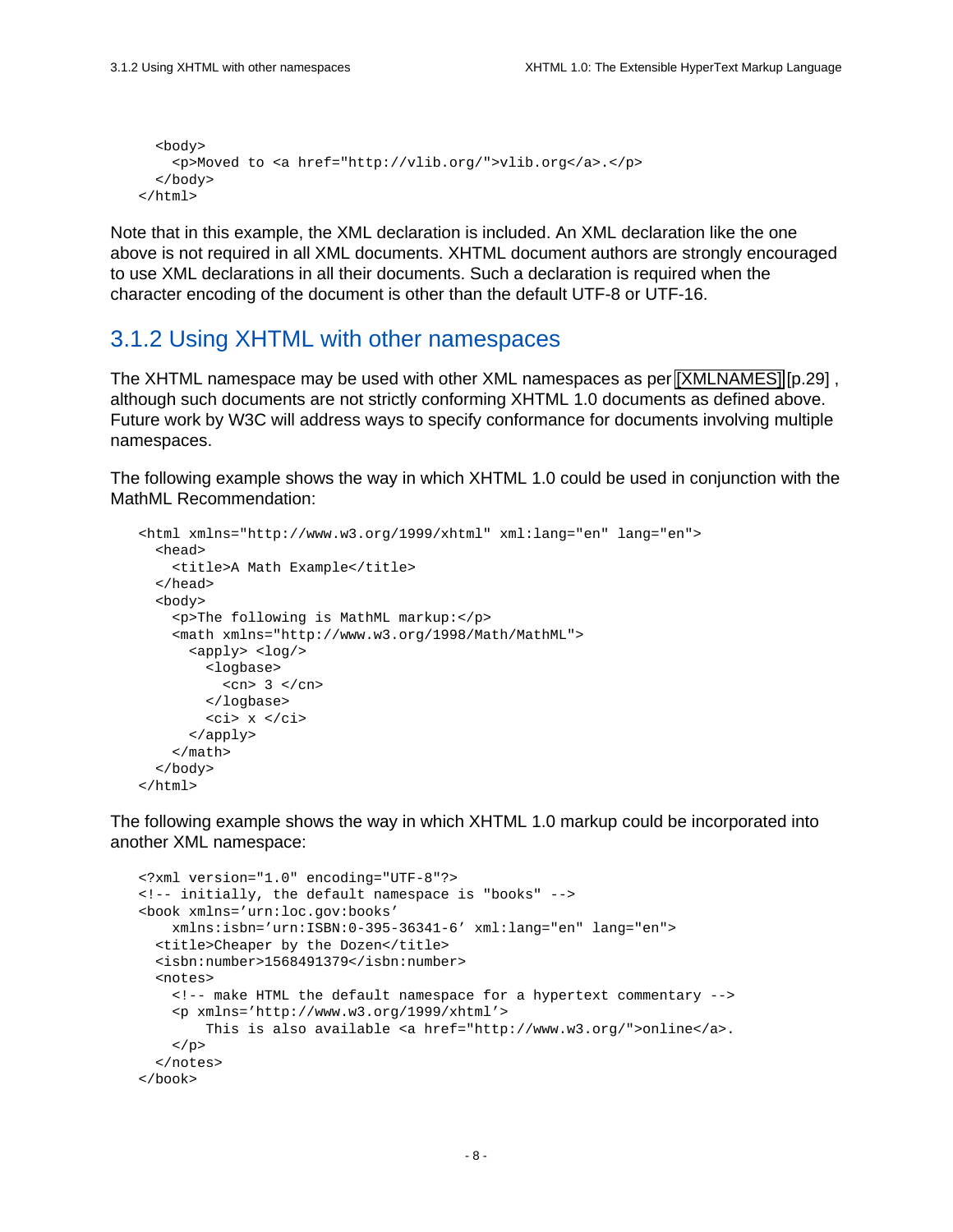## <span id="page-8-0"></span>3.2 User Agent Conformance

A conforming user agent must meet all of the following criteria:

- 1. In order to be consistent with the XML 1.0 Recommendation [\[XML\]](#page-28-3) [p.29] , the user agent must parse and evaluate an XHTML document for well-formedness. If the user agent claims to be a validating user agent, it must also validate documents against their referenced DTDs according to [\[XML\]](#page-28-3) [p.29] .
- 2. When the user agent claims to support [facilities](#page-5-0) [p.6] defined within this specification or required by this specification through normative reference, it must do so in ways consistent with the facilities' definition.
- 3. When a user agent processes an XHTML document as generic XML, it shall only recognize attributes of type ID (e.g. the id attribute on most XHTML elements) as fragment identifiers.
- 4. If a user agent encounters an element it does not recognize, it must render the element's content.
- 5. If a user agent encounters an attribute it does not recognize, it must ignore the entire attribute specification (i.e., the attribute and its value).
- 6. If a user agent encounters an attribute value it doesn't recognize, it must use the default attribute value.
- 7. If it encounters an entity reference (other than one of the predefined entities) for which the User Agent has processed no declaration (which could happen if the declaration is in the external subset which the User Agent hasn't read), the entity reference should be rendered as the characters (starting with the ampersand and ending with the semi-colon) that make up the entity reference.
- 8. When rendering content, User Agents that encounter characters or character entity references that are recognized but not renderable should display the document in such a way that it is obvious to the user that normal rendering has not taken place.
- 9. The following characters are defined in [XML] as whitespace characters:
	- Space  $(8#x0020)$
	- Tab  $(&\#x0009)$
	- Carriage return  $(&\#x000D)$
	- $\bullet$  Line feed ( $&\#x000A$ ;)

The XML processor normalizes different system's line end codes into one single line-feed character, that is passed up to the application. The XHTML user agent in addition, must treat the following characters as whitespace:

- Form feed  $(&\#x000C$ ;
- Zero-width space  $(8#x200B)$

In elements where the 'xml:space' attribute is set to 'preserve', the user agent must leave all whitespace characters intact (with the exception of leading and trailing whitespace characters, which should be removed). Otherwise, whitespace is handled according to the following rules: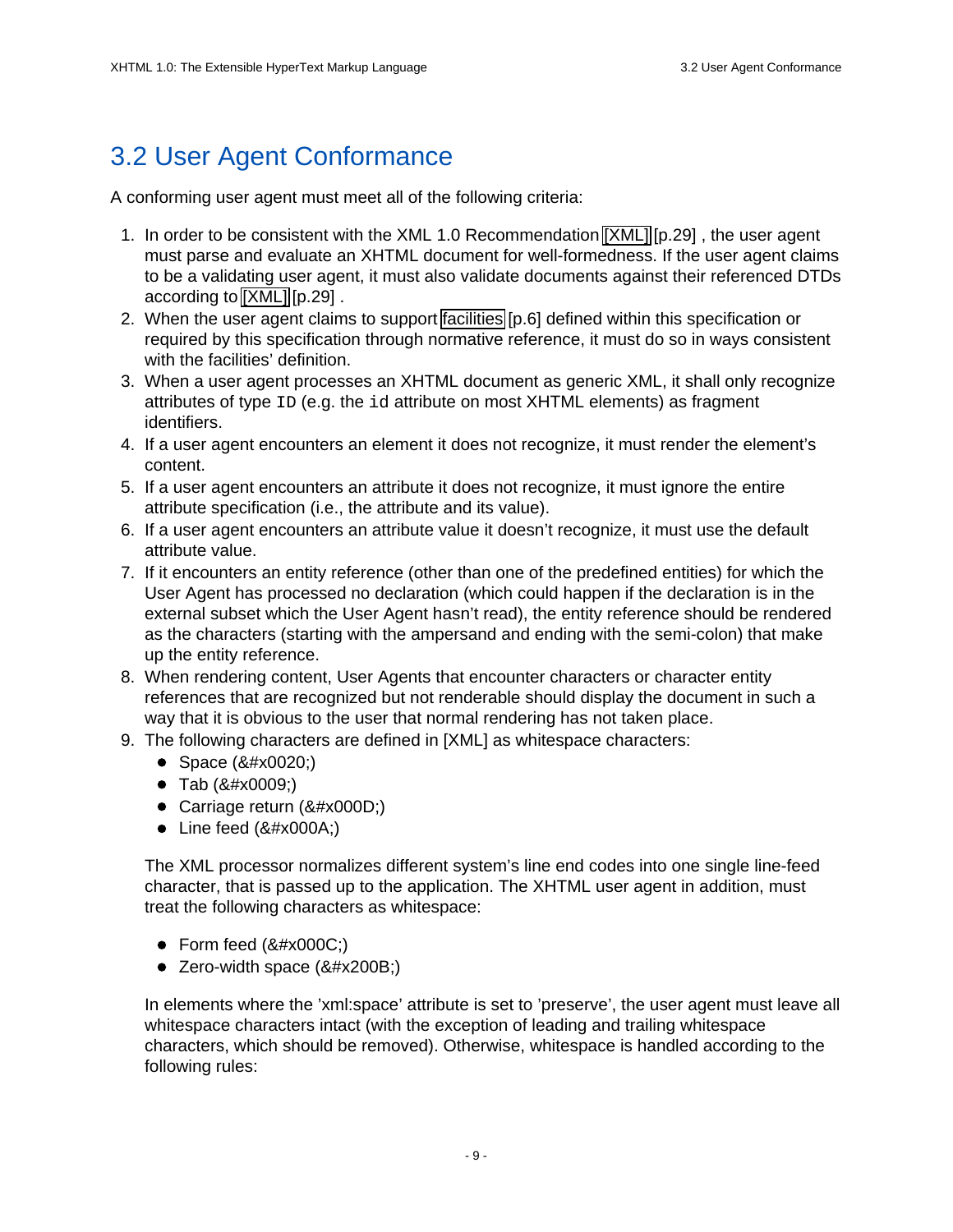- All whitespace surrounding block elements should be removed.
- Comments are removed entirely and do not affect whitespace handling. One whitespace character on either side of a comment is treated as two white space characters.
- Leading and trailing whitespace inside a block element must be removed.
- Line feed characters within a block element must be converted into a space (except when the 'xml:space' attribute is set to 'preserve').
- A sequence of white space characters must be reduced to a single space character (except when the 'xml:space' attribute is set to 'preserve').
- With regard to rendition, the User Agent should render the content in a manner appropriate to the language in which the content is written. In languages whose primary script is Latinate, the ASCII space character is typically used to encode both grammatical word boundaries and typographic whitespace; in languages whose script is related to Nagari (e.g., Sanskrit, Thai, etc.), grammatical boundaries may be encoded using the ZW 'space' character, but will not typically be represented by typographic whitespace in rendered output; languages using Arabiform scripts may encode typographic whitespace using a space character, but may also use the ZW space character to delimit 'internal' grammatical boundaries (what look like words in Arabic to an English eye frequently encode several words, e.g. 'kitAbuhum' =  $'$ kitAbu-hum' = 'book them' == their book); and languages in the Chinese script tradition typically neither encode such delimiters nor use typographic whitespace in this way.

Whitespace in attribute values is processed according to [\[XML\]](#page-28-3) [p.29] .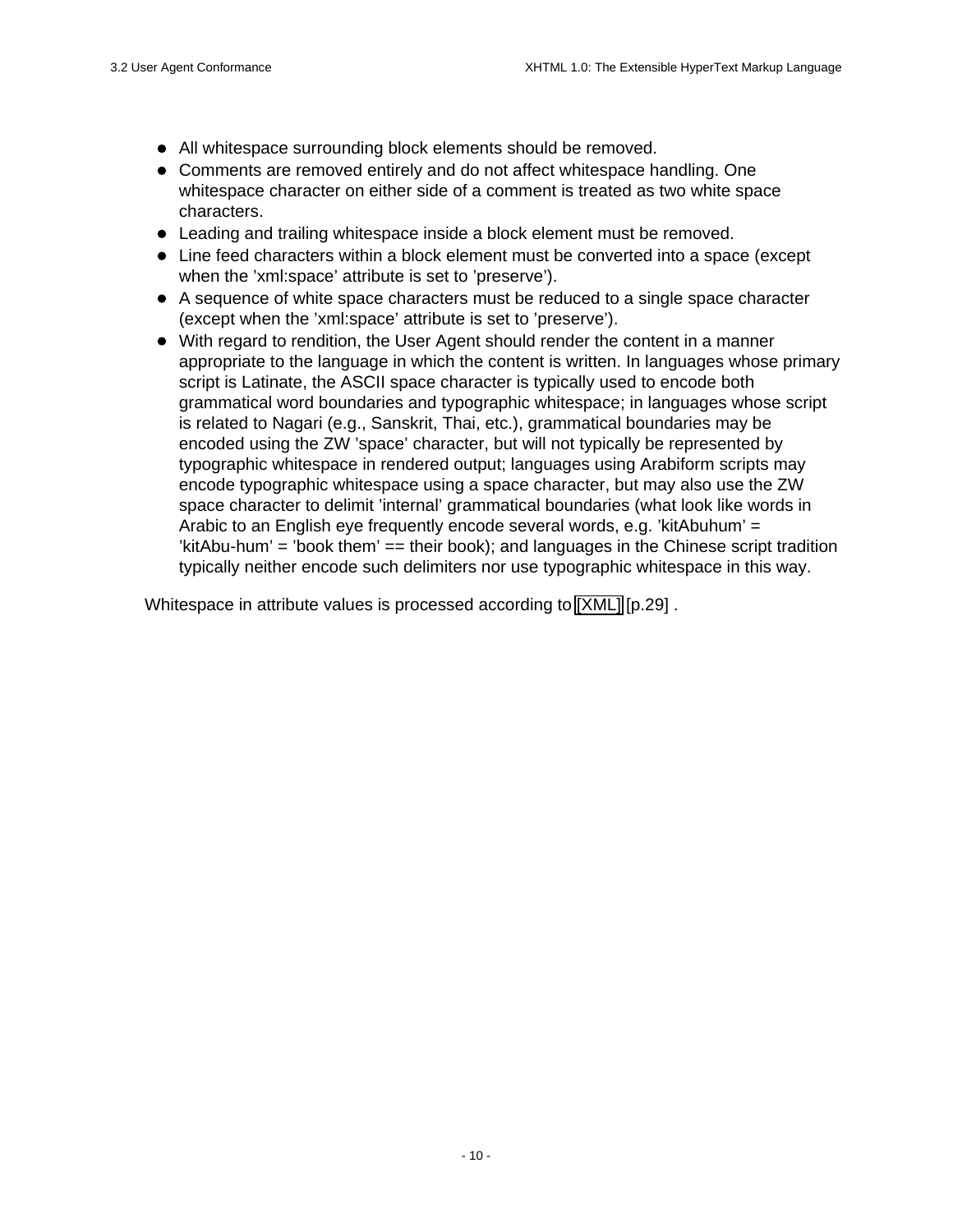## <span id="page-10-0"></span>4. Differences with HTML 4

Due to the fact that XHTML is an XML application, certain practices that were perfectly legal in SGML-based HTML 4 [\[HTML\]](#page-28-1) [p.29] must be changed.

### 4.1 Documents must be well-formed

[Well-formedness](#page-5-1) [p.6] is a new concept introduced by [\[XML\]](#page-28-3) [p.29] . Essentially this means that all elements must either have closing tags or be written in a special form (as described below), and that all the elements must nest.

Although overlapping is illegal in SGML, it was widely tolerated in existing browsers.

#### **CORRECT: nested elements.**

<p>here is an emphasized <em>paragraph</em>.</p>

#### **INCORRECT: overlapping elements**

<p>here is an emphasized <em>paragraph.</p></em>

### 4.2 Element and attribute names must be in lower case

XHTML documents must use lower case for all HTML element and attribute names. This difference is necessary because XML is case-sensitive e.g. <li> and <LI> are different tags.

### 4.3 For non-empty elements, end tags are required

In SGML-based HTML 4 certain elements were permitted to omit the end tag; with the elements that followed implying closure. This omission is not permitted in XML-based XHTML. All elements other than those declared in the DTD as EMPTY must have an end tag.

#### **CORRECT: terminated elements**

<p>here is a paragraph.</p><p>here is another paragraph.</p>

#### **INCORRECT: unterminated elements**

<p>here is a paragraph.<p>here is another paragraph.

### 4.4 Attribute values must always be quoted

All attribute values must be quoted, even those which appear to be numeric.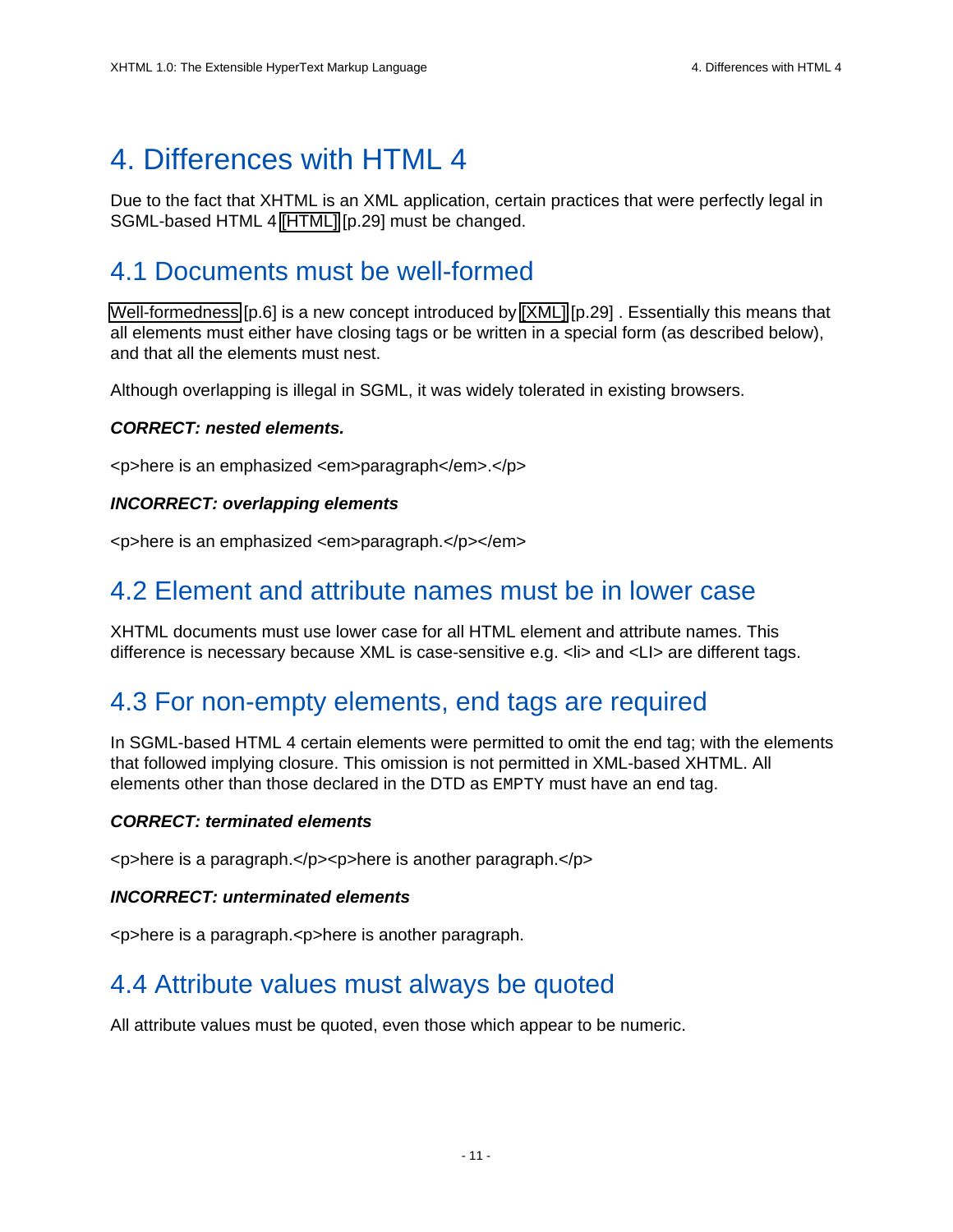#### **CORRECT: quoted attribute values**

<table rows="3">

#### **INCORRECT: unquoted attribute values**

<table rows=3>

### 4.5 Attribute Minimization

XML does not support attribute minimization. Attribute-value pairs must be written in full. Attribute names such as compact and checked cannot occur in elements without their value being specified.

#### **CORRECT: unminimized attributes**

<dl compact="compact">

#### **INCORRECT: minimized attributes**

<dl compact>

### 4.6 Empty Elements

Empty elements must either have an end tag or the start tag must end with />. For instance,  $\langle$ br/> or  $\langle$ hr> $\langle$ /hr>. See [HTML Compatibility Guidelines](#page-22-0) [p.23] for information on ways to ensure this is backward compatible with HTML 4 user agents.

#### **CORRECT: terminated empty tags**

<hr/>><hr/>

#### **INCORRECT: unterminated empty tags**

<hr><hr>

### 4.7 Whitespace handling in attribute values

In attribute values, user agents will strip leading and trailing whitespace from attribute values and map sequences of one or more whitespace characters (including line breaks) to a single inter-word space (an ASCII space character for western scripts). See [Section 3.3.3](http://www.w3.org/TR/REC-xml#AVNormalize) of [\[XML\]](#page-28-3)  $[p.29]$ .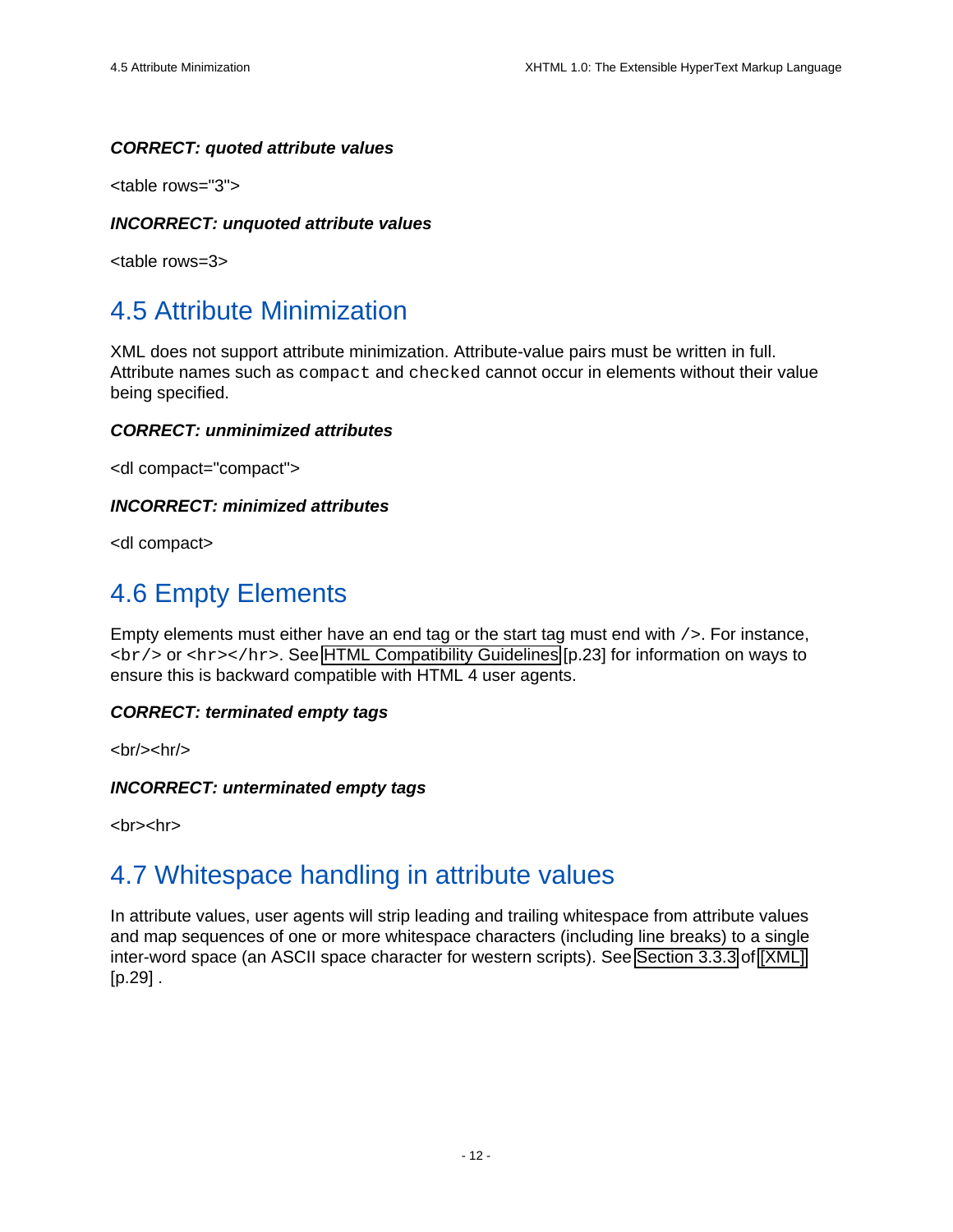### 4.8 Script and Style elements

In XHTML, the script and style elements are declared as having #PCDATA content. As a result, < and  $\&$  will be treated as the start of markup, and entities such as  $\&1 \text{ t}$ ; and  $\& \text{amp}$ ; will be recognized as entity references by the XML processor to  $\epsilon$  and  $\alpha$  respectively. Wrapping the content of the script or style element within a CDATA marked section avoids the expansion of these entities.

```
<script>
 <![CDATA[
  ... unescaped script content ...
]] >
  </script>
```
CDATA sections are recognized by the XML processor and appear as nodes in the Document Object Model, see [Section 1.3](http://www.w3.org/TR/REC-DOM-Level-1/level-one-core.html#ID-E067D597) of the DOM Level 1 Recommendation [\[DOM\]](#page-28-2) [p.29] .

An alternative is to use external script and style documents.

### <span id="page-12-0"></span>4.9 SGML exclusions

SGML gives the writer of a DTD the ability to exclude specific elements from being contained within an element. Such prohibitions (called "exclusions") are not possible in XML.

For example, the HTML 4 Strict DTD forbids the nesting of an 'a' element within another 'a' element to any descendant depth. It is not possible to spell out such prohibitions in XML. Even though these prohibitions cannot be defined in the DTD, certain elements should not be nested. A summary of such elements and the elements that should not be nested in them is found in the normative [Appendix B](#page-20-0) [p.21] .

### 4.10 The elements with 'id' and 'name' attributes

HTML 4 defined the name attribute for the elements a, applet, form, frame, iframe, img, and map. HTML 4 also introduced the id attribute. Both of these attributes are designed to be used as fragment identifiers.

In XML, fragment identifiers are of type  $ID$ , and there can only be a single attribute of type  $ID$ per element. Therefore, in XHTML 1.0 the id attribute is defined to be of type ID. In order to ensure that XHTML 1.0 documents are well-structured XML documents, XHTML 1.0 documents MUST use the id attribute when defining fragment identifiers, even on elements that historically have also had a name attribute. See the [HTML Compatibility Guidelines](#page-22-0) [p.23] for information on ensuring such anchors are backwards compatible when serving XHTML documents as media type text/html.

Note that in XHTML 1.0, the name attribute of these elements is formally deprecated, and will be removed in a subsequent version of XHTML.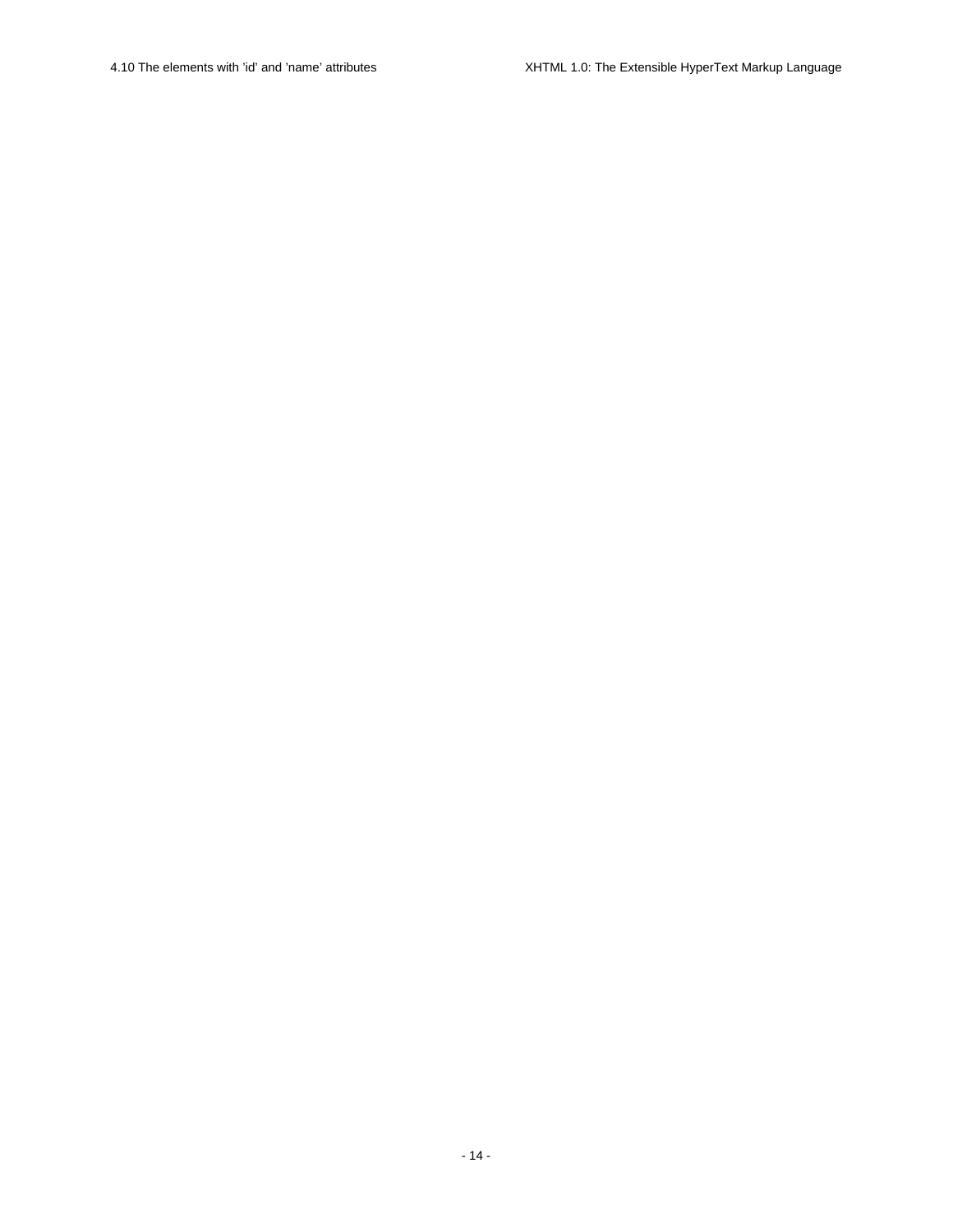# <span id="page-14-1"></span>5. Compatibility Issues

Although there is no requirement for XHTML 1.0 documents to be compatible with existing user agents, in practice this is easy to accomplish. Guidelines for creating compatible documents can be found in [Appendix C](#page-22-0) [p.23] .

### <span id="page-14-0"></span>5.1 Internet Media Type

As of the publication of this recommendation, the general recommended MIME labeling for XML-based applications has yet to be resolved.

However, XHTML Documents which follow the guidelines set forth in [Appendix C](#page-22-0) [p.23] , "HTML Compatibility Guidelines" may be labeled with the Internet Media Type "text/html", as they are compatible with most HTML browsers. This document makes no recommendation about MIME labeling of other XHTML documents.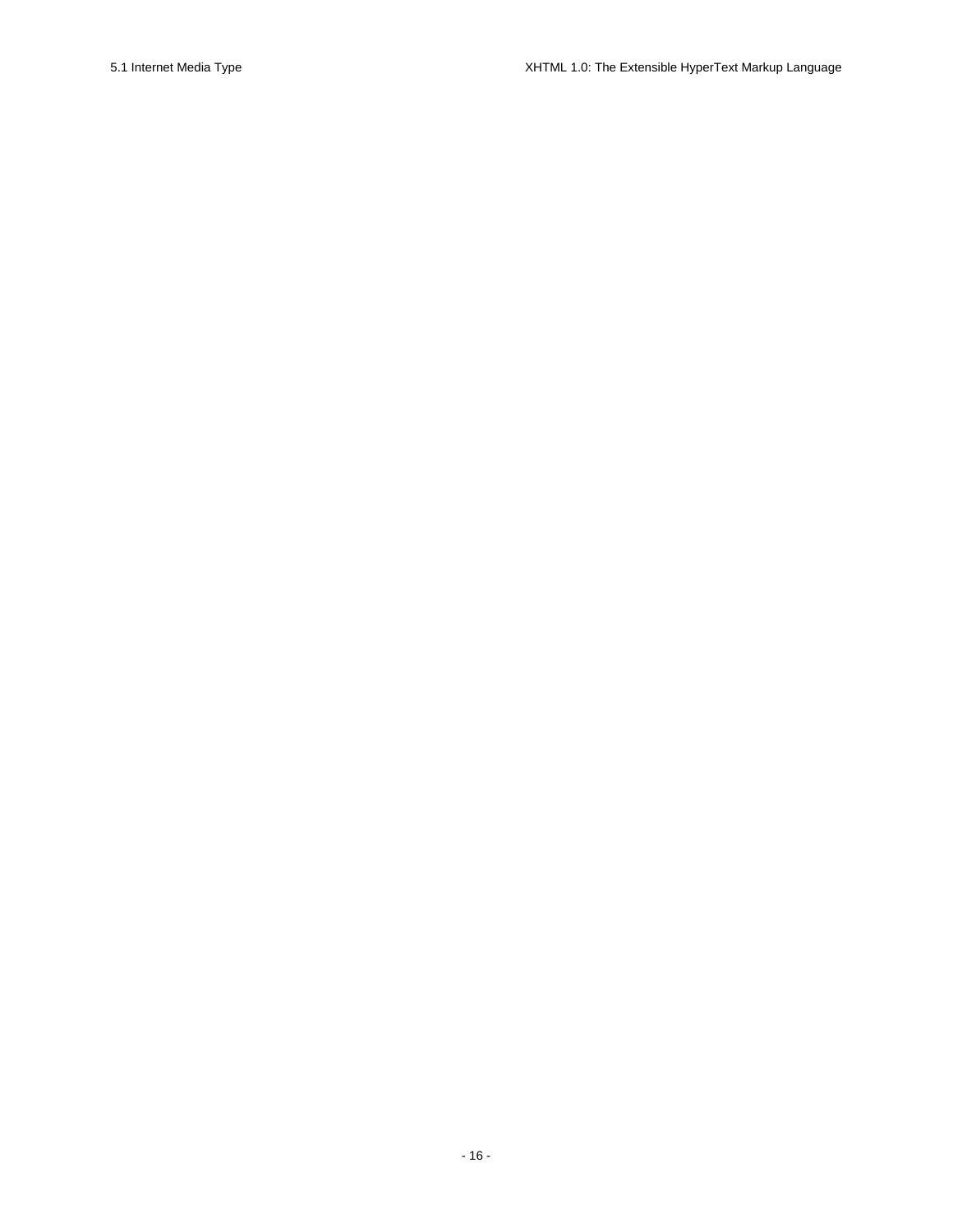## <span id="page-16-3"></span>6. Future Directions

XHTML 1.0 provides the basis for a family of document types that will extend and subset XHTML, in order to support a wide range of new devices and applications, by defining modules and specifying a mechanism for combining these modules. This mechanism will enable the extension and sub-setting of XHTML 1.0 in a uniform way through the definition of new modules.

### <span id="page-16-2"></span>6.1 Modularizing HTML

As the use of XHTML moves from the traditional desktop user agents to other platforms, it is clear that not all of the XHTML elements will be required on all platforms. For example a hand held device or a cell-phone may only support a subset of XHTML elements.

The process of modularization breaks XHTML up into a series of smaller element sets. These elements can then be recombined to meet the needs of different communities.

These modules will be defined in a later W3C document.

### <span id="page-16-1"></span>6.2 Subsets and Extensibility

Modularization brings with it several advantages:

- $\bullet$  It provides a formal mechanism for sub-setting XHTML.
- $\bullet$  It provides a formal mechanism for extending XHTML.
- It simplifies the transformation between document types.
- It promotes the reuse of modules in new document types.

### <span id="page-16-0"></span>6.3 Document Profiles

A document profile specifies the syntax and semantics of a set of documents. Conformance to a document profile provides a basis for interoperability guarantees. The document profile specifies the facilities required to process documents of that type, e.g. which image formats can be used, levels of scripting, style sheet support, and so on.

For product designers this enables various groups to define their own standard profile.

For authors this will obviate the need to write several different versions of documents for different clients.

For special groups such as chemists, medical doctors, or mathematicians this allows a special profile to be built using standard HTML elements plus a group of elements geared to the specialist's needs.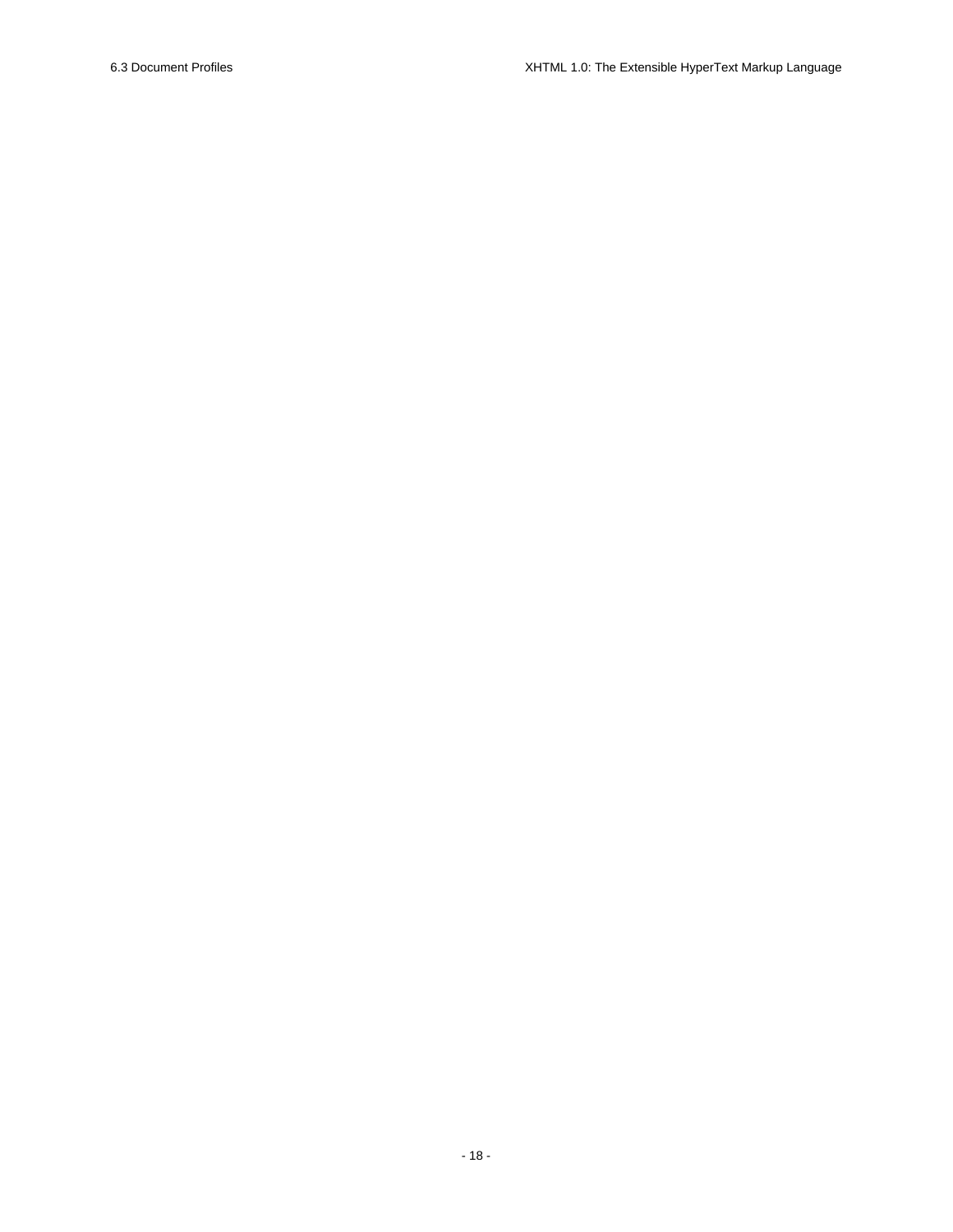# <span id="page-18-0"></span>Appendix A. DTDs

#### **This appendix is normative.**

These DTDs and entity sets form a normative part of this specification. The complete set of DTD files together with an XML declaration and SGML Open Catalog is included in the zip file for this specification.

### A.1 Document Type Definitions

These DTDs approximate the HTML 4 DTDs. It is likely that when the DTDs are modularized, a method of DTD construction will be employed that corresponds more closely to HTML 4.

- XHTML-1.0-Strict
- XHTML-1.0-Transitional
- XHTML-1.0-Frameset

### A.2 Entity Sets

The XHTML entity sets are the same as for HTML 4, but have been modified to be valid XML 1.0 entity declarations. Note the entity for the Euro currency sign ( $\&$ euro; or  $\&\#8364$ ; or  $\&\#x20AC$ ;) is defined as part of the special characters.

- Latin-1 characters
- Special characters
- Symbols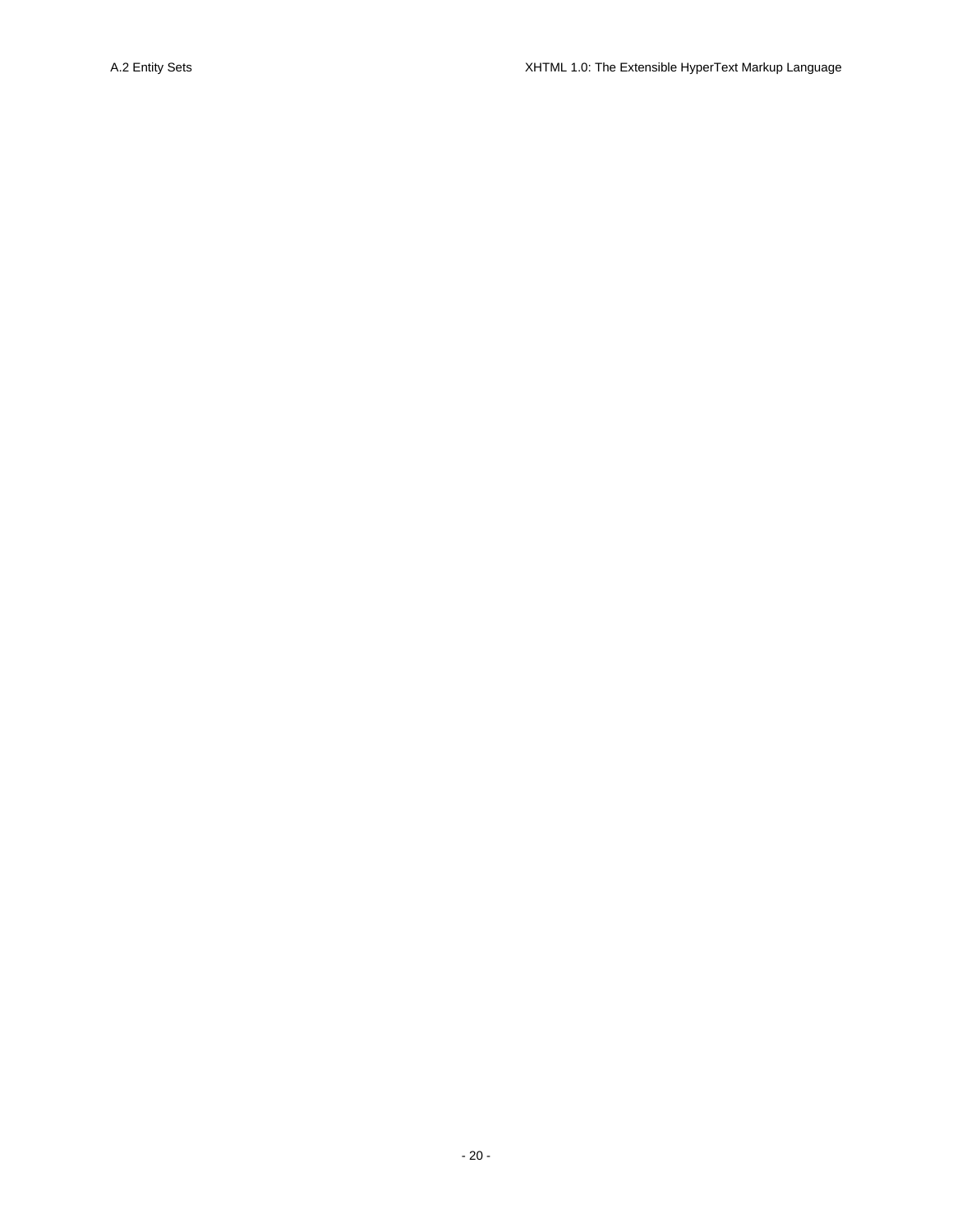# <span id="page-20-0"></span>Appendix B. Element Prohibitions

### **This appendix is normative.**

The following elements have prohibitions on which elements they can contain (see [Section 4.9](#page-12-0) [p.13] ). This prohibition applies to all depths of nesting, i.e. it contains all the descendant elements.

a

cannot contain other a elements.

pre

cannot contain the img, object, big, small, sub, or sup elements.

button

cannot contain the input, select, textarea, label, button, form, fieldset,

iframe or isindex elements.

label

cannot contain other label elements.

form

cannot contain other form elements.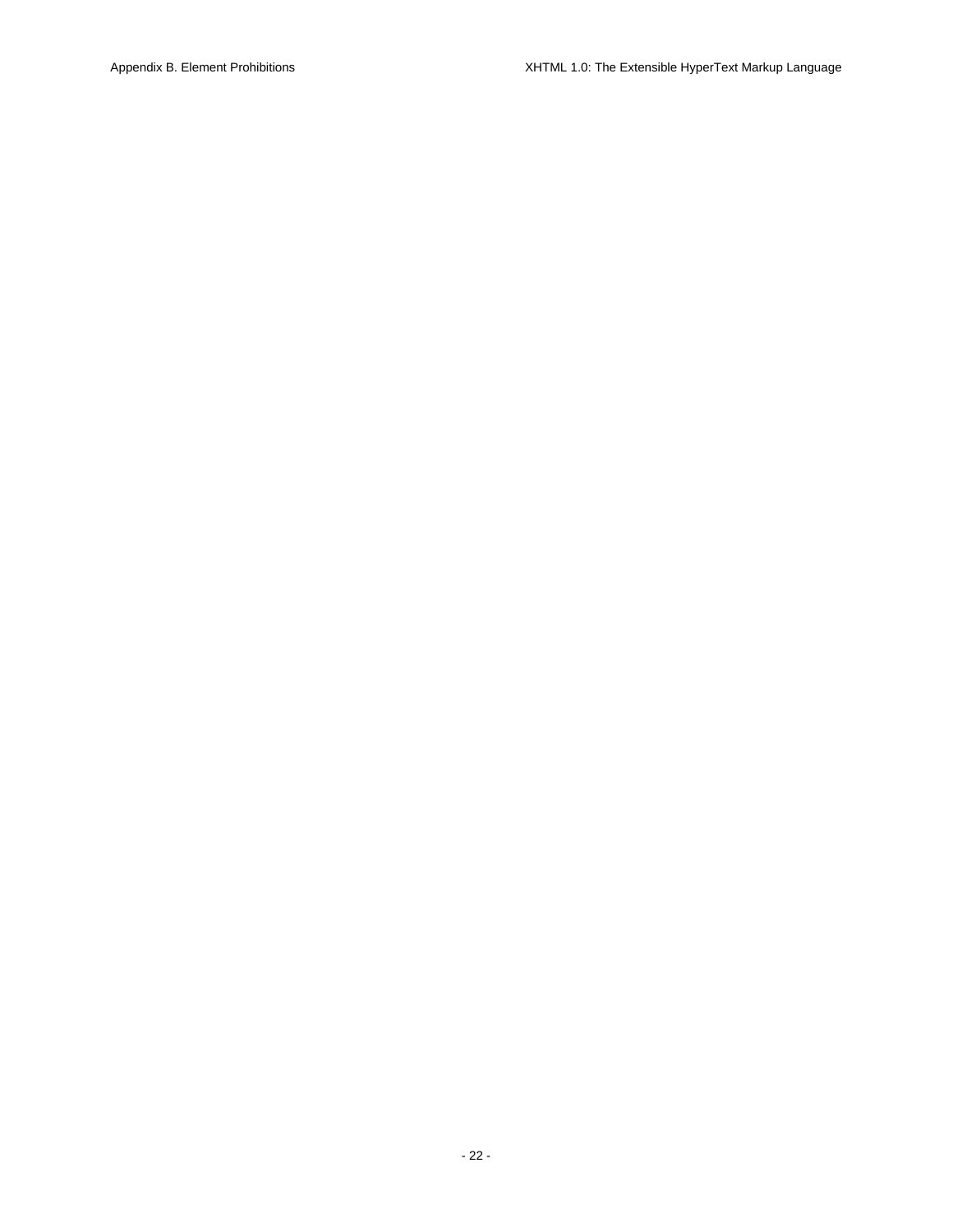# <span id="page-22-0"></span>Appendix C. HTML Compatibility Guidelines

#### **This appendix is informative.**

This appendix summarizes design guidelines for authors who wish their XHTML documents to render on existing HTML user agents.

## C.1 Processing Instructions

Be aware that processing instructions are rendered on some user agents. However, also note that when the XML declaration is not included in a document, the document can only use the default character encodings UTF-8 or UTF-16.

### C.2 Empty Elements

Include a space before the trailing / and > of empty elements, e.g.  $\langle$ br />,  $\langle$ hr /> and  $\langle$ img src="karen.jpg" alt="Karen" />. Also, use the minimized tag syntax for empty elements, e.g.  $\langle$ br  $/$ >, as the alternative syntax  $\langle$ br> $\rangle$  allowed by XML gives uncertain results in many existing user agents.

### C.3 Element Minimization and Empty Element Content

Given an empty instance of an element whose content model is not EMPTY (for example, an empty title or paragraph) do not use the minimized form (e.g. use  $\langle p \rangle \langle p \rangle$  and not  $\langle p \rangle$ ).

### C.4 Embedded Style Sheets and Scripts

Use external style sheets if your style sheet uses  $\lt$  or  $\&$  or ] ] > or --. Use external scripts if your script uses  $\lt$  or  $\&$  or  $\cdot$  ]  $\gt$  or  $\text{-}$ . Note that XML parsers are permitted to silently remove the contents of comments. Therefore, the historical practice of "hiding" scripts and style sheets within comments to make the documents backward compatible is likely to not work as expected in XML-based implementations.

### C.5 Line Breaks within Attribute Values

Avoid line breaks and multiple whitespace characters within attribute values. These are handled inconsistently by user agents.

### C.6 Isindex

Don't include more than one isindex element in the document head. The isindex element is deprecated in favor of the input element.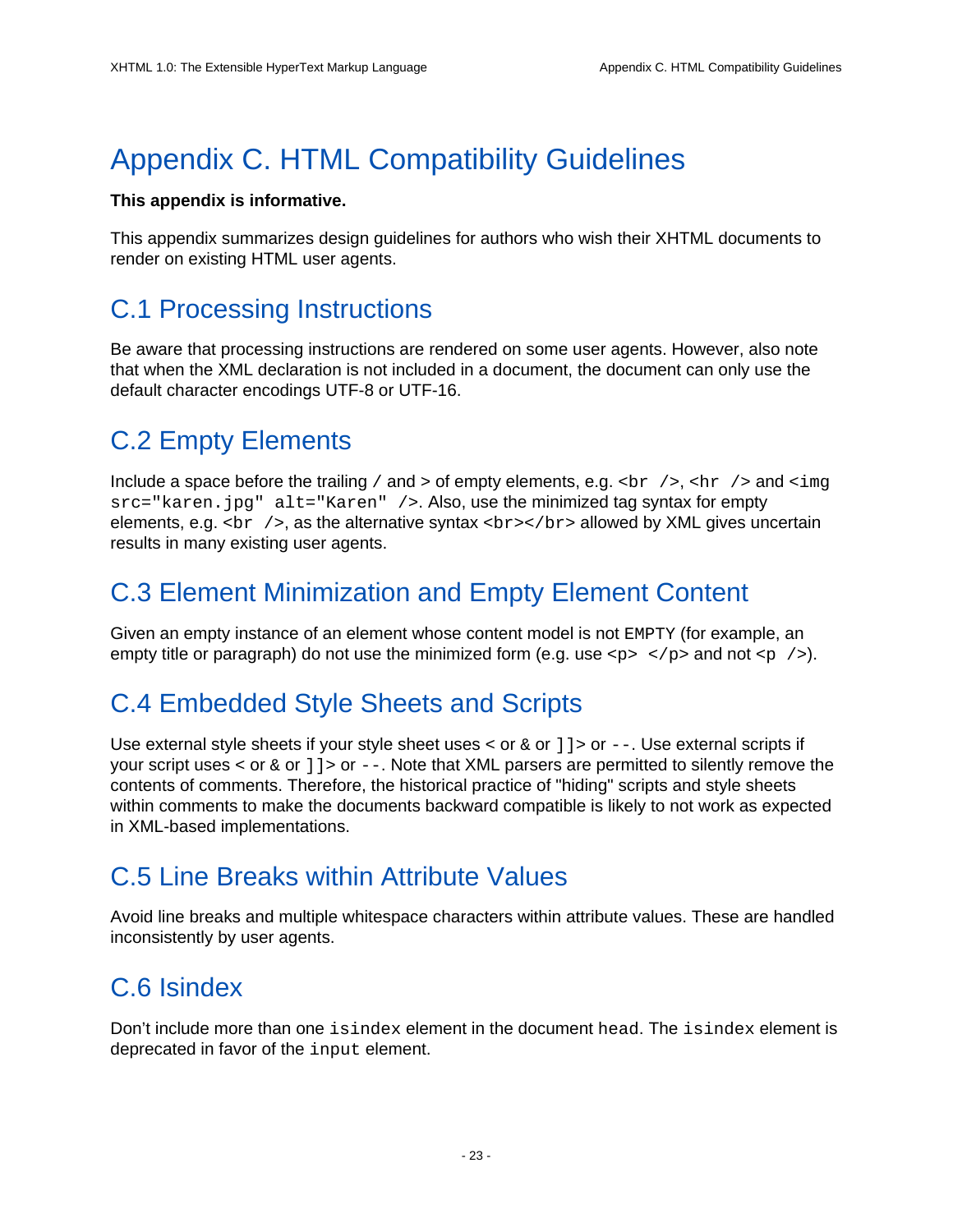## C.7 The lang and xml: lang Attributes

Use both the lang and xml: lang attributes when specifying the language of an element. The value of the  $xml:$  lang attribute takes precedence.

## C.8 Fragment Identifiers

In XML, URIs [\[RFC2396](#page-28-7) [p.29] ] that end with fragment identifiers of the form "#foo" do not refer to elements with an attribute  $name="footnotesize{for "f loop";}$  rather, they refer to elements with an attribute defined to be of type ID, e.g., the id attribute in HTML 4. Many existing HTML clients don't support the use of ID-type attributes in this way, so identical values may be supplied for both of these attributes to ensure maximum forward and backward compatibility (e.g.,  $\le a$  id="foo" name="foo"> $\dots$  </a>).

Further, since the set of legal values for attributes of type ID is much smaller than for those of type CDATA, the type of the name attribute has been changed to NMTOKEN. This attribute is constrained such that it can only have the same values as type ID, or as the Name production in XML 1.0 Section 2.5, production 5. Unfortunately, this constraint cannot be expressed in the XHTML 1.0 DTDs. Because of this change, care must be taken when converting existing HTML documents. The values of these attributes must be unique within the document, valid, and any references to these fragment identifiers (both internal and external) must be updated should the values be changed during conversion.

Finally, note that XHTML 1.0 has deprecated the name attribute of the a, applet, form, frame, if rame, img, and map elements, and it will be removed from XHTML in subsequent versions.

## C.9 Character Encoding

To specify a character encoding in the document, use both the encoding attribute specification on the xml declaration (e.g. <?xml version="1.0" encoding="EUC-JP"?>) and a meta http-equiv statement (e.g. <meta http-equiv="Content-type" content='text/html;  ${\rm charge}t = "EUC-JP"$  / >). The value of the encoding attribute of the xml processing instruction takes precedence.

## C.10 Boolean Attributes

Some HTML user agents are unable to interpret boolean attributes when these appear in their full (non-minimized) form, as required by XML 1.0. Note this problem doesn't affect user agents compliant with HTML 4. The following attributes are involved: compact, nowrap, ismap, declare, noshade, checked, disabled, readonly, multiple, selected, noresize, defer.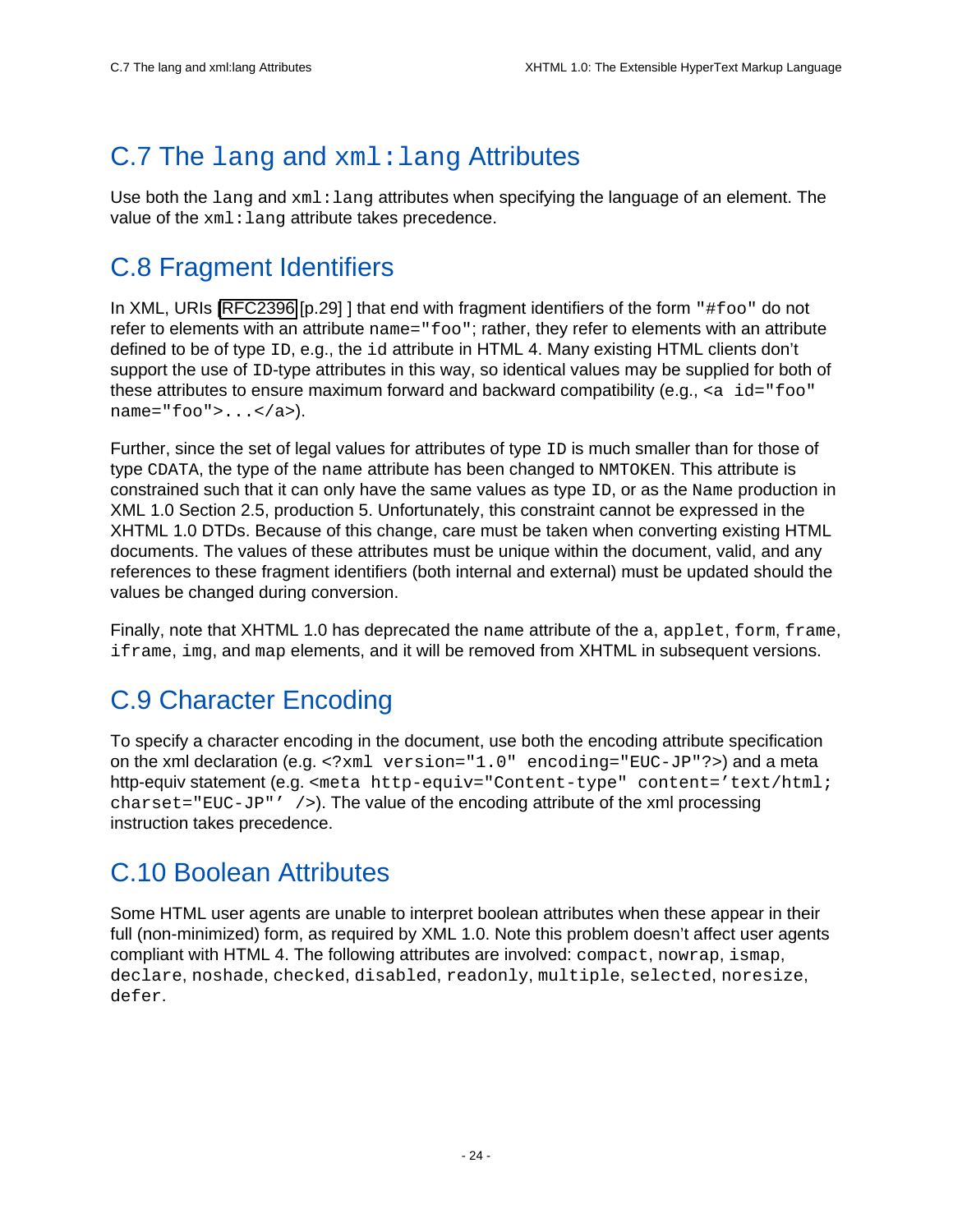### C.11 Document Object Model and XHTML

The Document Object Model level 1 Recommendation [\[DOM](#page-28-2) [p.29] ] defines document object model interfaces for XML and HTML 4. The HTML 4 document object model specifies that HTML element and attribute names are returned in upper-case. The XML document object model specifies that element and attribute names are returned in the case they are specified. In XHTML 1.0, elements and attributes are specified in lower-case. This apparent difference can be addressed in two ways:

- 1. Applications that access XHTML documents served as Internet media type text/html via the DOM can use the HTML DOM, and can rely upon element and attribute names being returned in upper-case from those interfaces.
- 2. Applications that access XHTML documents served as Internet media types  $text{text}/xml$  or application/xml can also use the XML DOM. Elements and attributes will be returned in lower-case. Also, some XHTML elements may or may not appear in the object tree because they are optional in the content model (e.g. the tbody element within table). This occurs because in HTML 4 some elements were permitted to be minimized such that their start and end tags are both omitted (an SGML feature). This is not possible in XML. Rather than require document authors to insert extraneous elements, XHTML has made the elements optional. Applications need to adapt to this accordingly.

## C.12 Using Ampersands in Attribute Values

When an attribute value contains an ampersand, it must be expressed as a character entity reference (e.g. " $\& i$ "). For example, when the  $h$ ref attribute of the a element refers to a CGI script that takes parameters, it must be expressed as

http://my.site.dom/cqi-bin/myscript.pl?class=quest&name=user rather than as http://my.site.dom/cgi-bin/myscript.pl?class=guest&name=user.

# C.13 Cascading Style Sheets (CSS) and XHTML

The Cascading Style Sheets level 2 Recommendation [\[CSS2](#page-28-8) [p.29] ] defines style properties which are applied to the parse tree of the HTML or XML document. Differences in parsing will produce different visual or aural results, depending on the selectors used. The following hints will reduce this effect for documents which are served without modification as both media types:

- 1. CSS style sheets for XHTML should use lower case element and attribute names.
- 2. In tables, the tbody element will be inferred by the parser of an HTML user agent, but not by the parser of an XML user agent. Therefore you should always explicitly add a tbody element if it is referred to in a CSS selector.
- 3. Within the XHTML name space, user agents are expected to recognize the "id" attribute as an attribute of type ID. Therefore, style sheets should be able to continue using the shorthand "#" selector syntax even if the user agent does not read the DTD.
- 4. Within the XHTML name space, user agents are expected to recognize the "class" attribute. Therefore, style sheets should be able to continue using the shorthand "." selector syntax.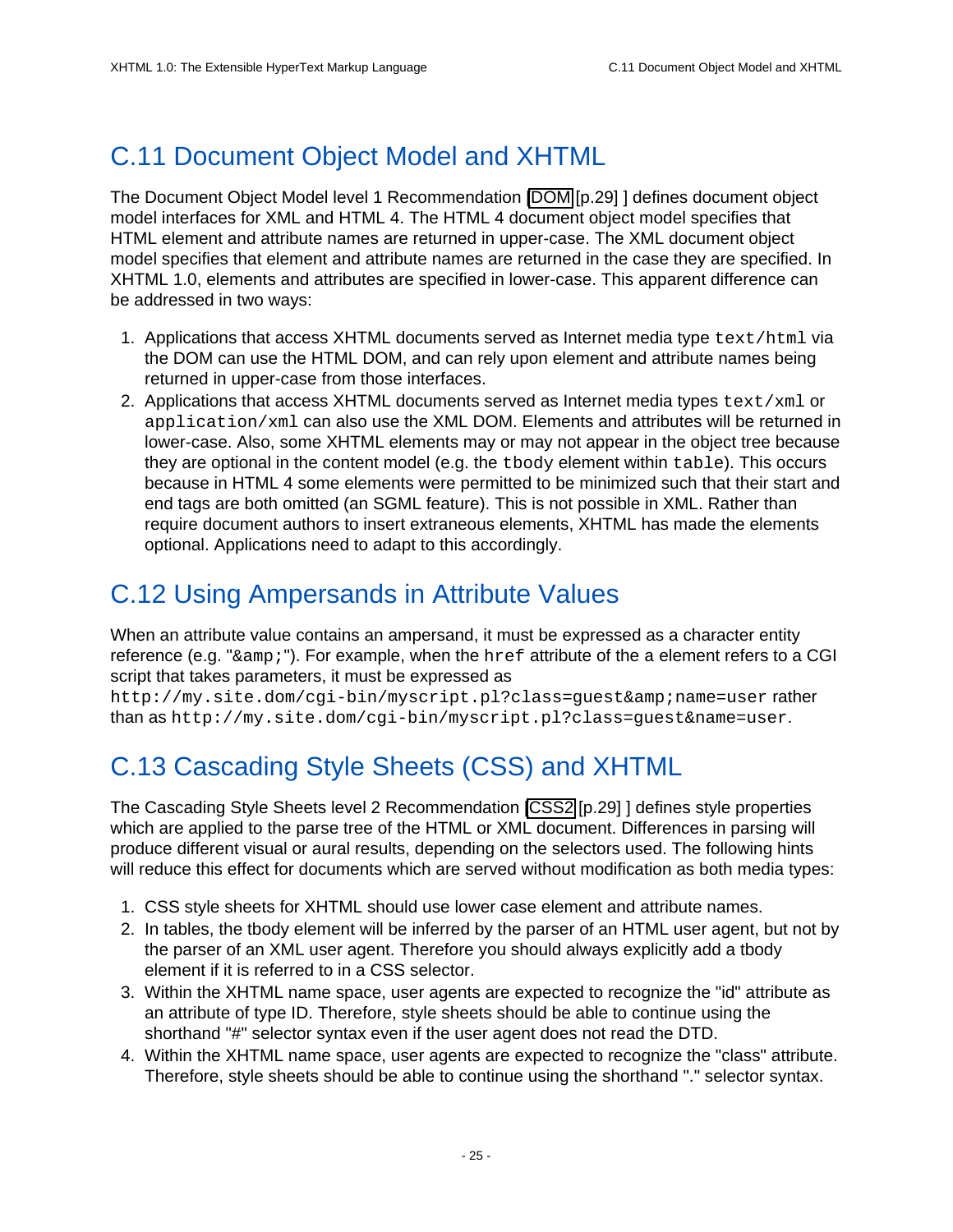5. CSS defines different conformance rules for HTML and XML documents; be aware that the HTML rules apply to XHTML documents delivered as HTML and the XML rules apply to XHTML documents delivered as XML.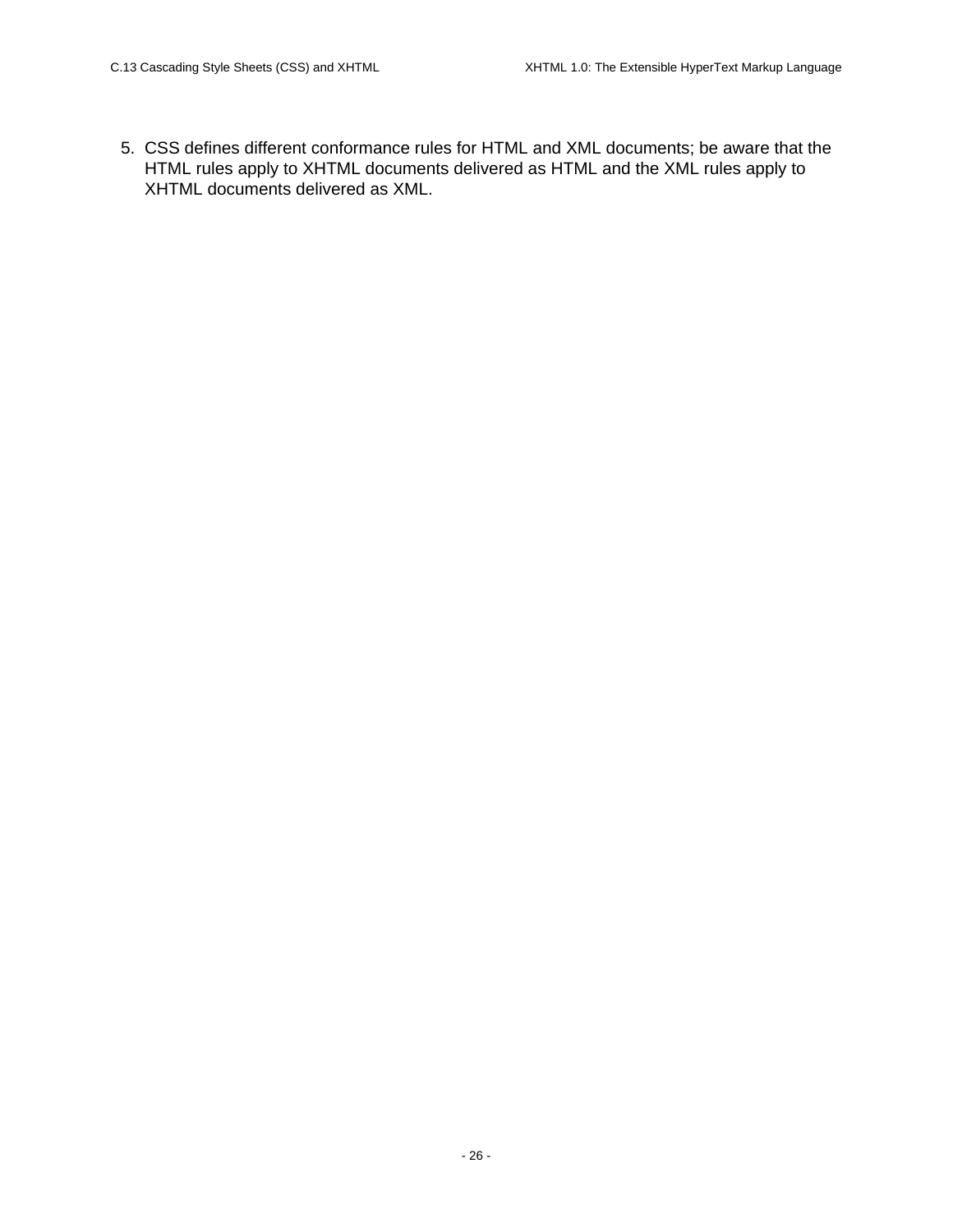# <span id="page-26-0"></span>Appendix D. Acknowledgements

#### **This appendix is informative.**

This specification was written with the participation of the members of the W3C HTML working group:

Steven Pemberton, CWI (HTML Working Group Chair) Murray Altheim, Sun Microsystems Daniel Austin, AskJeeves (CNET: The Computer Network through July 1999) Frank Boumphrey, HTML Writers Guild John Burger, Mitre Andrew W. Donoho, IBM Sam Dooley, IBM Klaus Hofrichter, GMD Philipp Hoschka, W3C Masayasu Ishikawa, W3C Warner ten Kate, Philips Electronics Peter King, Phone.com Paula Klante, JetForm Shin'ichi Matsui, Panasonic (W3C visiting engineer through September 1999) Shane McCarron, Applied Testing and Technology (The Open Group through August 1999) Ann Navarro, HTML Writers Guild Zach Nies, Quark Dave Raggett, W3C/HP (W3C lead for HTML) Patrick Schmitz, Microsoft Sebastian Schnitzenbaumer, Stack Overflow Peter Stark, Phone.com Chris Wilson, Microsoft Ted Wugofski, Gateway 2000 Dan Zigmond, WebTV Networks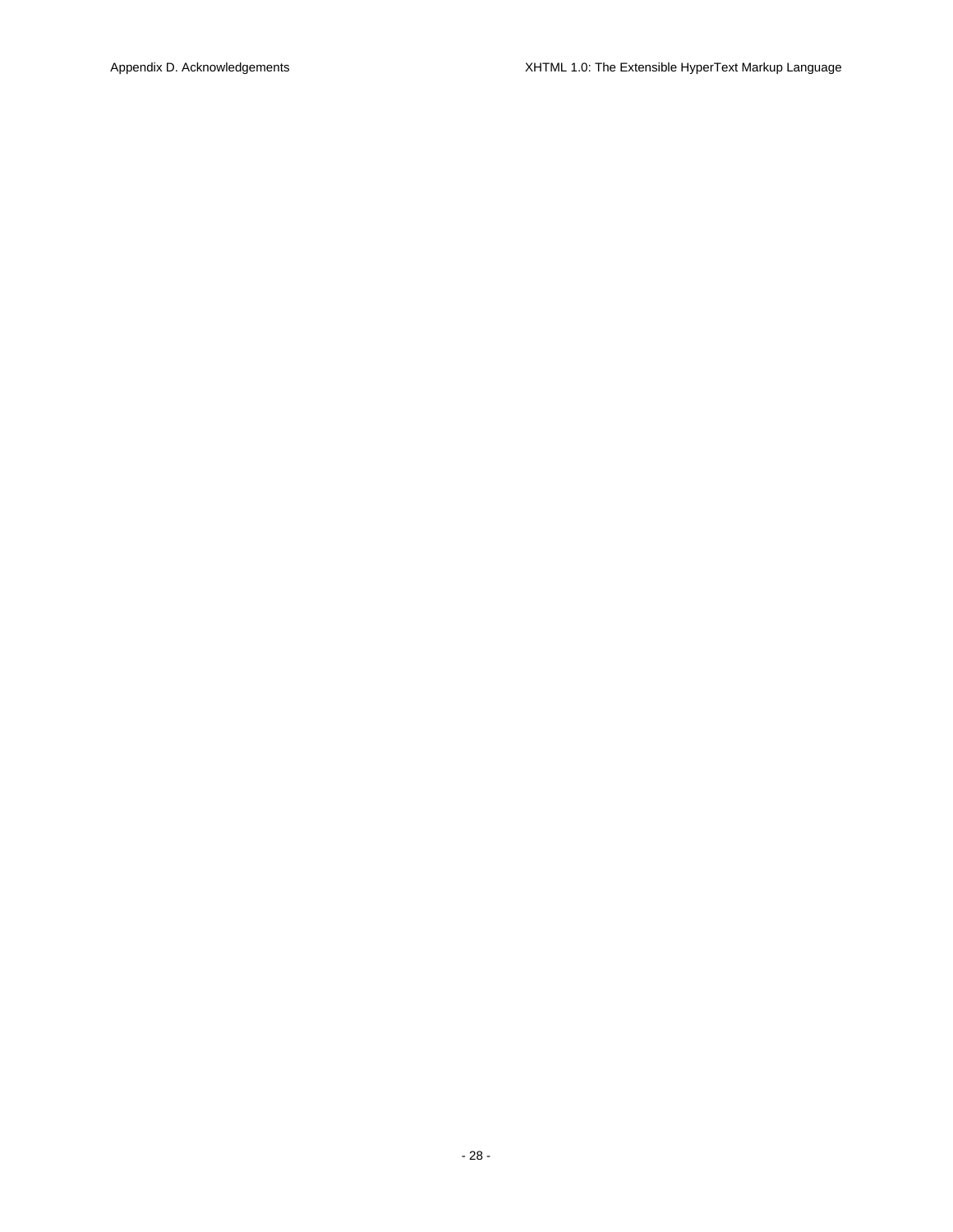## <span id="page-28-0"></span>Appendix E. References

#### **This appendix is informative.**

### <span id="page-28-8"></span>**[CSS2]**

["Cascading Style Sheets, level 2 \(CSS2\) Specification",](http://www.w3.org/TR/1998/REC-CSS2-19980512) B. Bos, H. W. Lie, C. Lilley, I. Jacobs, 12 May 1998.

Latest version available at:<http://www.w3.org/TR/REC-CSS2>

### <span id="page-28-2"></span>**[DOM]**

["Document Object Model \(DOM\) Level 1 Specification",](http://www.w3.org/TR/1998/REC-DOM-Level-1-19981001) Lauren Wood et al., 1 October 1998.

Latest version available at:<http://www.w3.org/TR/REC-DOM-Level-1>

#### <span id="page-28-1"></span>**[HTML]**

["HTML 4.01 Specification",](http://www.w3.org/TR/1999/REC-html401-19991224) D. Raggett, A. Le Hors, I. Jacobs, 24 December 1999. Latest version available at:<http://www.w3.org/TR/html401>

### <span id="page-28-4"></span>**[POSIX.1]**

"ISO/IEC 9945-1:1990 Information Technology - Portable Operating System Interface (POSIX) - Part 1: System Application Program Interface (API) [C Language]", Institute of Electrical and Electronics Engineers, Inc, 1990.

### **[RFC2046]**

["RFC2046: Multipurpose Internet Mail Extensions \(MIME\) Part Two: Media Types",](http://www.ietf.org/rfc/rfc2046.txt) N. Freed and N. Borenstein, November 1996.

Available at [http://www.ietf.org/rfc/rfc2046.txt.](http://www.ietf.org/rfc/rfc2046.txt) Note that this RFC obsoletes RFC1521, RFC1522, and RFC1590.

### <span id="page-28-5"></span>**[RFC2119]**

["RFC2119: Key words for use in RFCs to Indicate Requirement Levels",](http://www.ietf.org/rfc/rfc2119.txt) S. Bradner, March 1997.

Available at:<http://www.ietf.org/rfc/rfc2119.txt>

### **[RFC2376]**

["RFC2376: XML Media Types",](http://www.ietf.org/rfc/rfc2376.txt) E. Whitehead, M. Murata, July 1998.

Available at:<http://www.ietf.org/rfc/rfc2376.txt>

### <span id="page-28-7"></span>**[RFC2396]**

["RFC2396: Uniform Resource Identifiers \(URI\): Generic Syntax",](http://www.ietf.org/rfc/rfc2396.txt) T. Berners-Lee, R. Fielding, L. Masinter, August 1998.

This document updates RFC1738 and RFC1808.

Available at:<http://www.ietf.org/rfc/rfc2396.txt>

### <span id="page-28-3"></span>**[XML]**

["Extensible Markup Language \(XML\) 1.0 Specification",](http://www.w3.org/TR/1998/REC-xml-19980210) T. Bray, J. Paoli, C. M. Sperberg-McQueen, 10 February 1998.

Latest version available at:<http://www.w3.org/TR/REC-xml>

### <span id="page-28-6"></span>**[XMLNAMES]**

["Namespaces in XML",](http://www.w3.org/TR/1999/REC-xml-names-19990114) T. Bray, D. Hollander, A. Layman, 14 January 1999.

XML namespaces provide a simple method for qualifying names used in XML documents by associating them with namespaces identified by URI.

Latest version available at:<http://www.w3.org/TR/REC-xml-names>